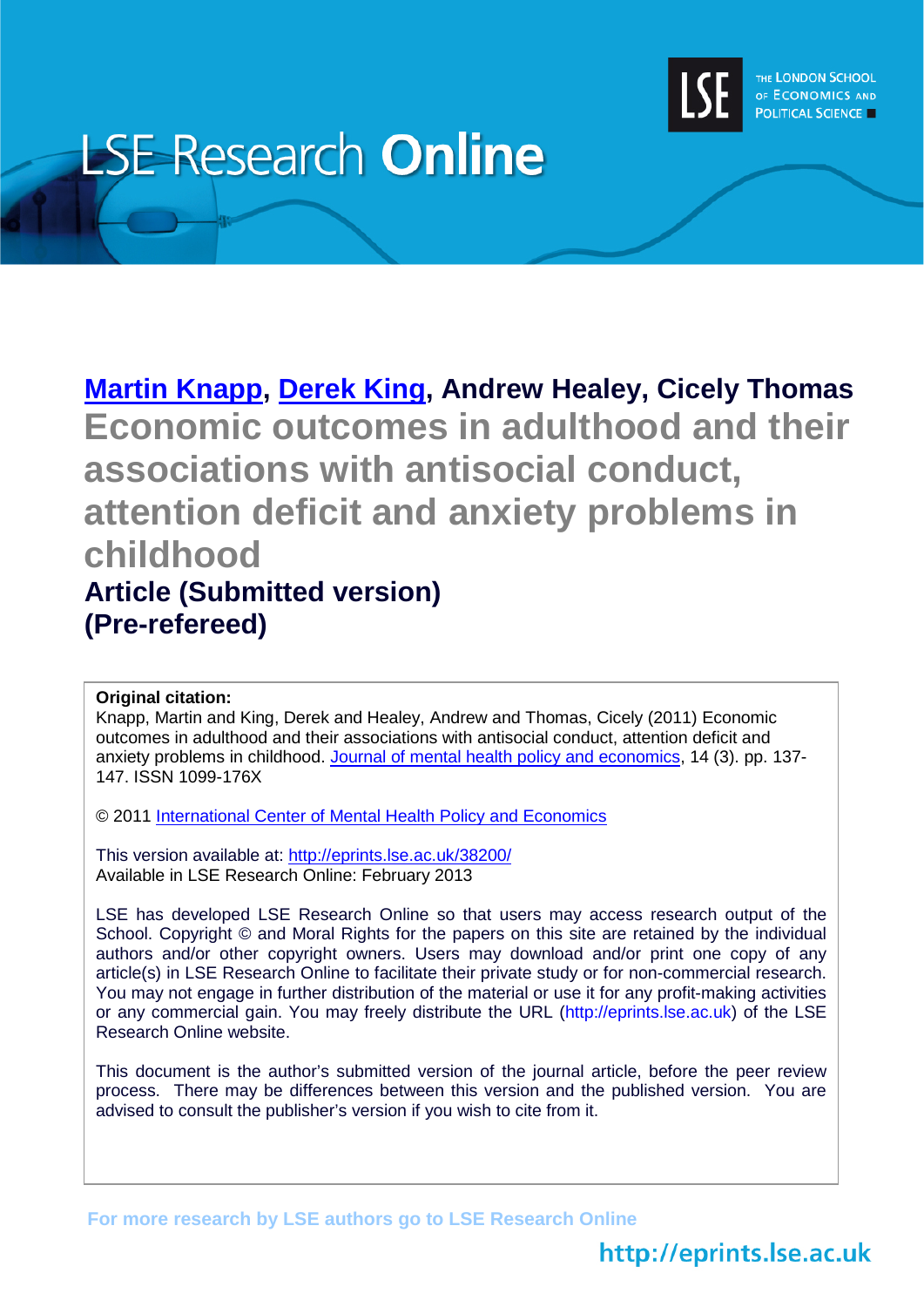# **Economic outcomes in adulthood and their associations with antisocial conduct, attention deficit and anxiety problems in childhood**

## **Martin Knapp1, 2, Derek King1 , Andrew Healey3 , Cicely Thomas<sup>4</sup>**

- 1. London School of Economics and Political Science, Personal Social Services Research Unit, Houghton Street, London, WC2A 2AE
- 2. King's College London, Institute of Psychiatry, Centre for the Economics of Mental Health, Health Service and Population Research Department, De Crespigny Park, London, SE5 8AF
- 3. Visiting Senior Research Fellow, Personal Social Services Research Unit, Houghton Street, London, WC2A 2AE
- 4. Mathematic Inc., Boston Mass., USA; formerly London School of Economics.

| Short title:          | Adult economic outcomes                              |
|-----------------------|------------------------------------------------------|
| Corresponding author: | <b>Professor Martin Knapp</b>                        |
|                       | Personal Social Services Research Unit               |
|                       | London School of Economics and Political Science     |
|                       | <b>Houghton Street</b>                               |
|                       | London WC2A 2AE                                      |
|                       | United Kingdom                                       |
|                       | Email: m.knapp@lse.ac.uk. Phone: +44 (0)20 7955 6225 |

#### **10 August 2011**

This paper presents independent research commissioned by the Department of Health's Policy Research Programme (grant 035/0045). The views expressed are those of the authors and not necessarily those of the Department of Health.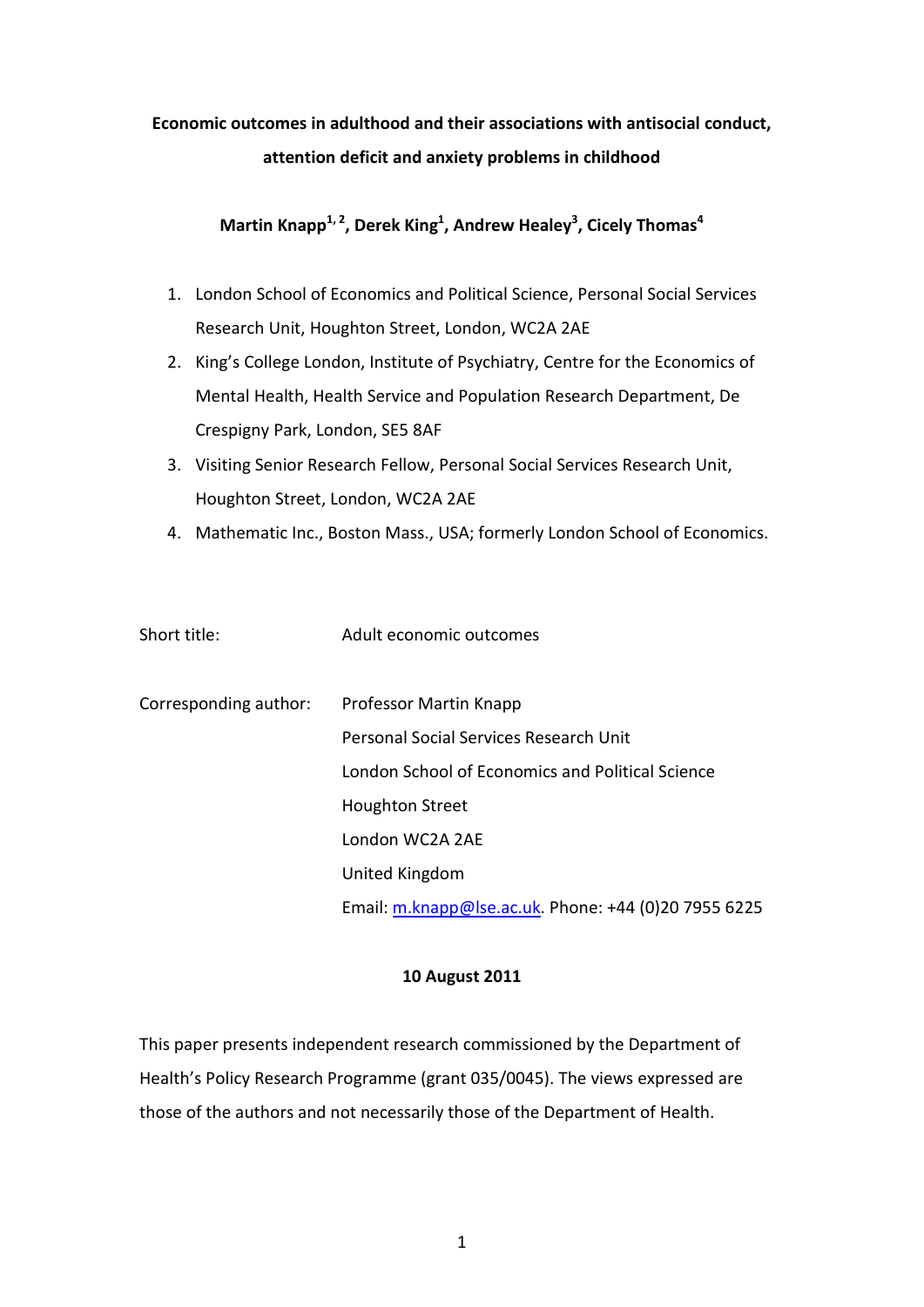The authors have no affiliations to or financial support from any organisation with direct financial interest in the subject matter of the paper.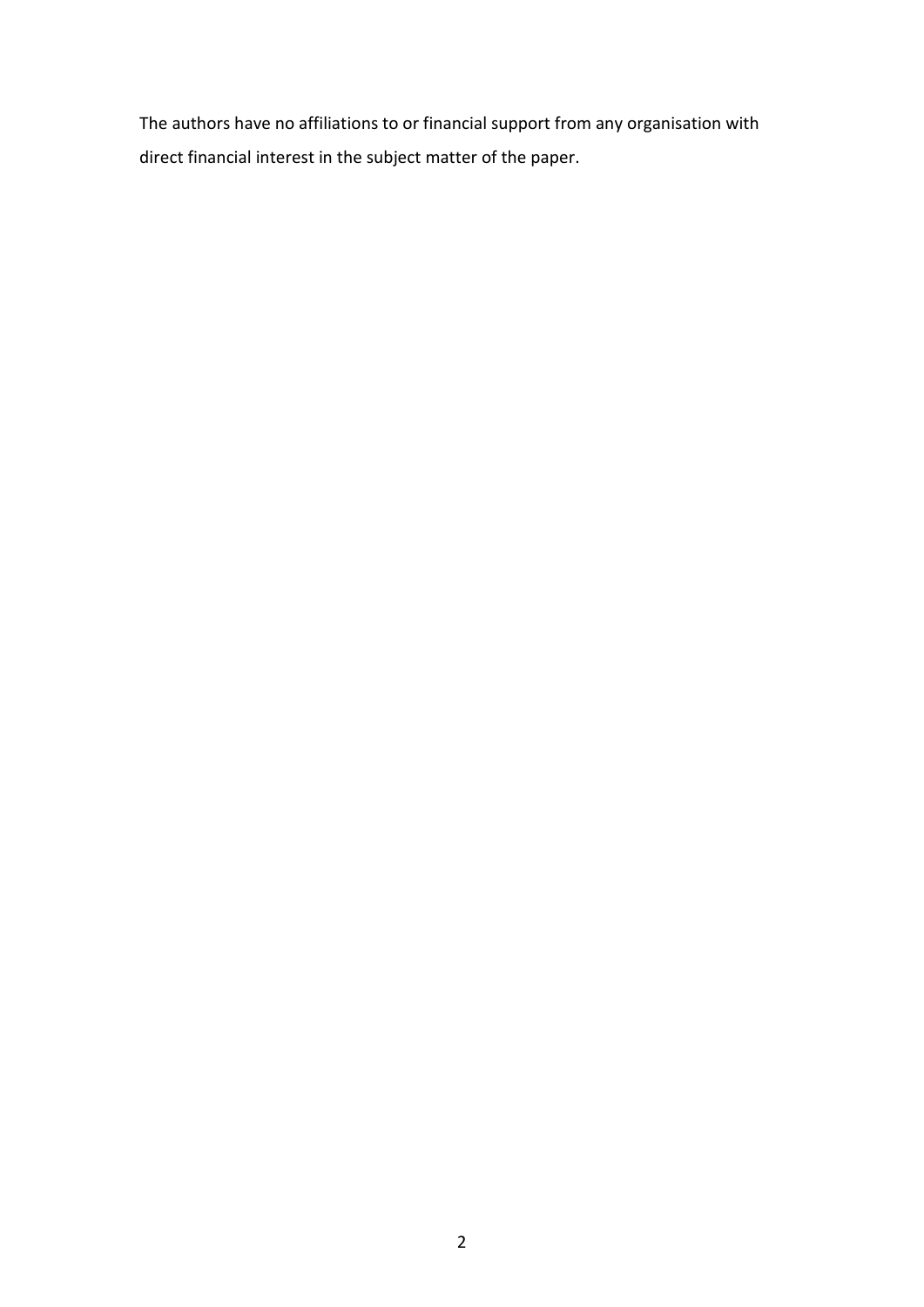**Background:** Conduct disorder (antisocial conduct), attention deficit problems and anxiety in childhood have negative effects on individuals during their childhood, on their families, and often into adulthood.

**Aims of the study:** To quantify the connections between childhood antisocial conduct, attention deficit and anxiety, and some adulthood economic consequences.

**Methods:** Data from a British birth cohort study were examined for links between behavioural and emotional problems in childhood, and occupational status and earnings in adulthood, after adjusting for individual and family covariates.

**Results:** The effects of antisocial conduct on adult labour market outcomes were complex. Results for males with antisocial conduct at age 10 showed a higher probability of being unemployed at age 30 (after adjustment for other factors). However, males with antisocial conduct at age 10 had *higher* earnings than those without such behaviour, again after adjusting for other factors. There were no such differences for females with antisocial conduct. Attention deficit problems at age 10 were associated with lower employment rates, worse jobs, lower earnings if employed, and lower expected earnings overall – for both males and females. Anxiety problems were associated with lower earnings. Other childhood factors associated with worse adulthood economic outcomes included cognitive attainment, living in a disadvantaged neighbourhood, mother's educational qualifications, family income and being looked after by a local authority.

**Discussion:** Links between antisocial conduct and attention deficit in childhood and high adulthood personal and societal costs support arguments for effective interventions to prevent and treat behavioural problems in childhood. However, the cost-effectiveness of such interventions still needs to be considered carefully.

**Implications for policy:** Childhood mental health problems are strongly linked to adverse adulthood experiences across a number of domains. Early detection and intervention might head off many of these negative outcomes for children, their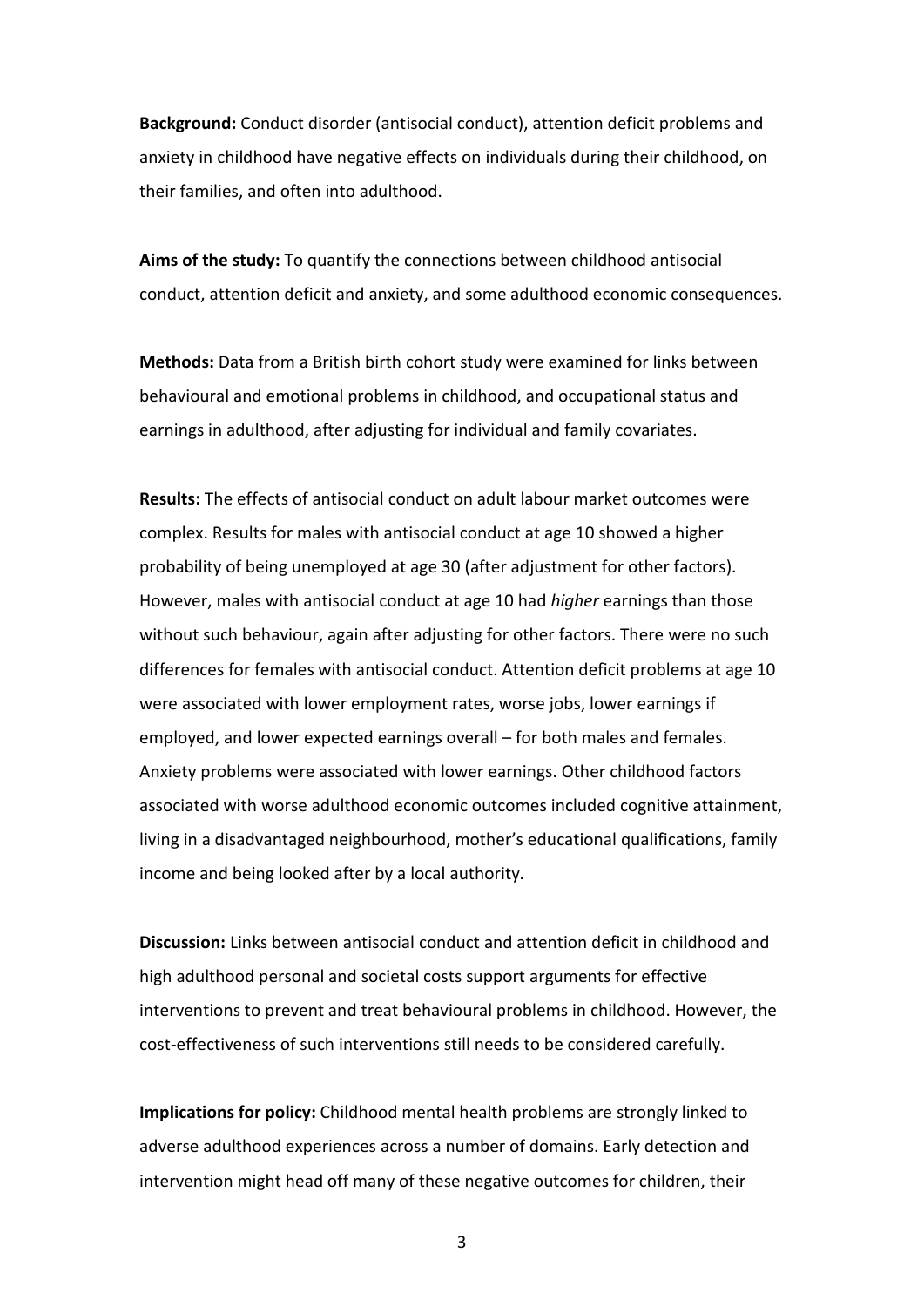families and wider society. The positive impact of antisocial conduct on earnings needs further examination: it is not necessarily counter-intuitive, but it raises interesting policy questions.

**Implications for further research:** The long-term outcomes of childhood problems and interventions need further study, as do the pathways connecting childhood morbidity, adulthood outcomes and other potential intervening factors.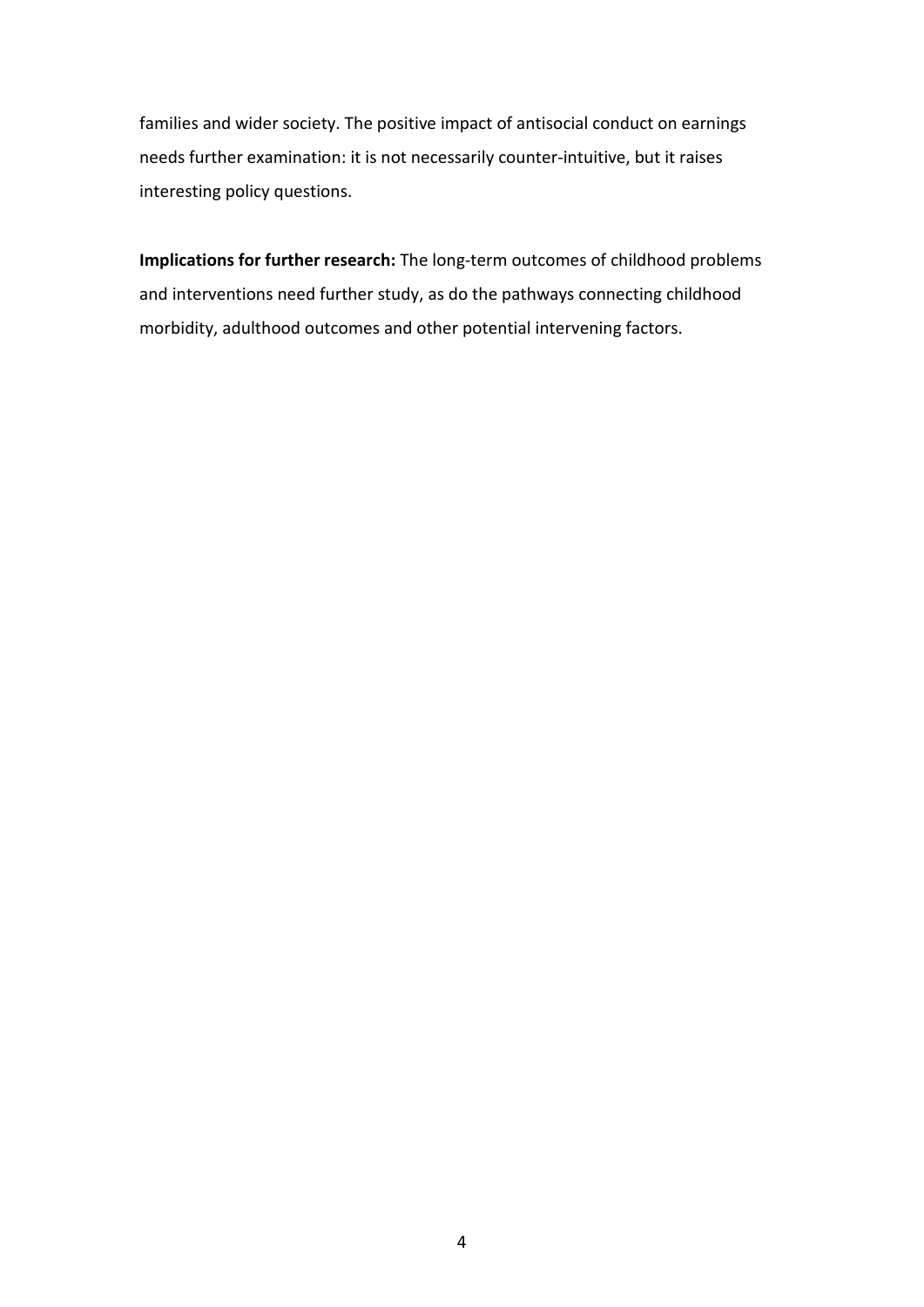#### **INTRODUCTION**

Conduct disorder is characterised by persistent and frequently aggressive destructive and disruptive behaviour in the home and at school.<sup>1</sup> It is the most common psychiatric disorder in childhood: the Office of National Statistics estimated its prevalence to be 4.6% among 5 to 15 year olds in Britain.<sup>2</sup>

Persistent antisocial behaviour is associated with high costs in childhood, both for the state and for families,<sup>3</sup> and has been shown to generate service use costs in early adulthood that are ten times higher than the costs of children without such behaviour. <sup>4</sup> As well as these higher rates of service use, adulthood consequences include substance misuse, criminality, suicidal ideation, homelessness, relationship difficulties, domestic violence and poor parenting.<sup>5</sup>

We examined the links between antisocial conduct in childhood (which is closely associated with conduct disorder and some other externalising mental health problems in childhood) and adult employment-related outcomes.

#### **METHODS**

#### *Source of data*

The 1970 British Cohort Study (BCS70) identified all children born in England, Scotland, Wales and Northern Ireland over a 1-week period during April 1970 and collected data from 17,196 of them. It broadened over time into a general study of health, educational and social development, with data collection sweeps at ages 5, 10, 16, 26, 30 and 34. Because this is a nationally representative birth cohort, with follow-up data over three decades, it offers a good platform for examining the longterm links between childhood characteristics and adulthood achievements and experiences.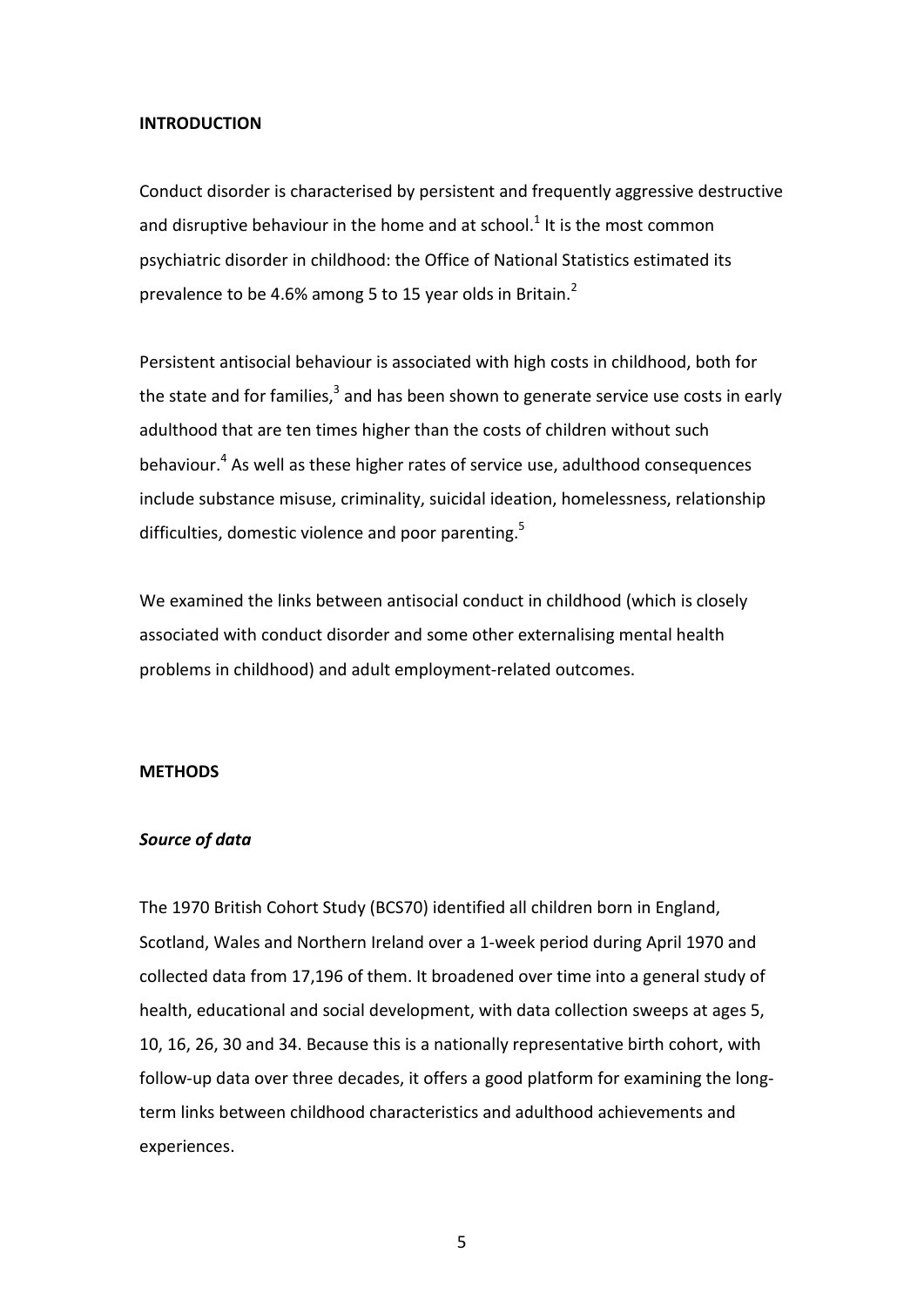#### *Measures*

The childhood variables for this study were identified from interviews with parents and teachers and from medical examinations completed at age 10. Teachers completed an educational questionnaire which contained 53 separate items relating to the behavioural and psychological development of each child. The majority of the items used in the BCS70 instruments at age 10 were drawn from existing wellestablished measures, including the Connors Teacher Rating Scale<sup>6</sup> and the Rutter Teaching Scale.<sup>7</sup> We chose to examine the cohort at this age because we had the benefit of both teacher and parent ratings (the former were not sought at age 5, and were missing for many young people at age 16 because of industrial action by teachers at that time), and we were more confident that behavioural problems would have shown themselves by that age.

Principle components analysis (PCA) $^8$  was used to reduce the variables that make up the teacher ratings by identifying latent variables. PCA generated standardised indices (each with zero mean and unitary standard deviation) of the severity of problems associated with a series of latent components that account for the majority of the variance in teacher ratings across children. The index scores are essentially a weighted linear combination of each relevant item rating, with the weights chosen such that the variance in the index score is maximised across subjects, based on their component questions. The four components identified were labelled as *antisocial conduct*, *attention deficit problems*, *anxiety* and *coordination problems*.

For each latent component, the individual items from the teacher ratings found to be most highly correlated were as follows:

• *Antisocial conduct* – bullying, teasing of others, temper outbursts, property damage, impulsiveness, quarrelling with other children, ease of frustration, sulky/sullenness, complaining about things, interfering with others, restlessness;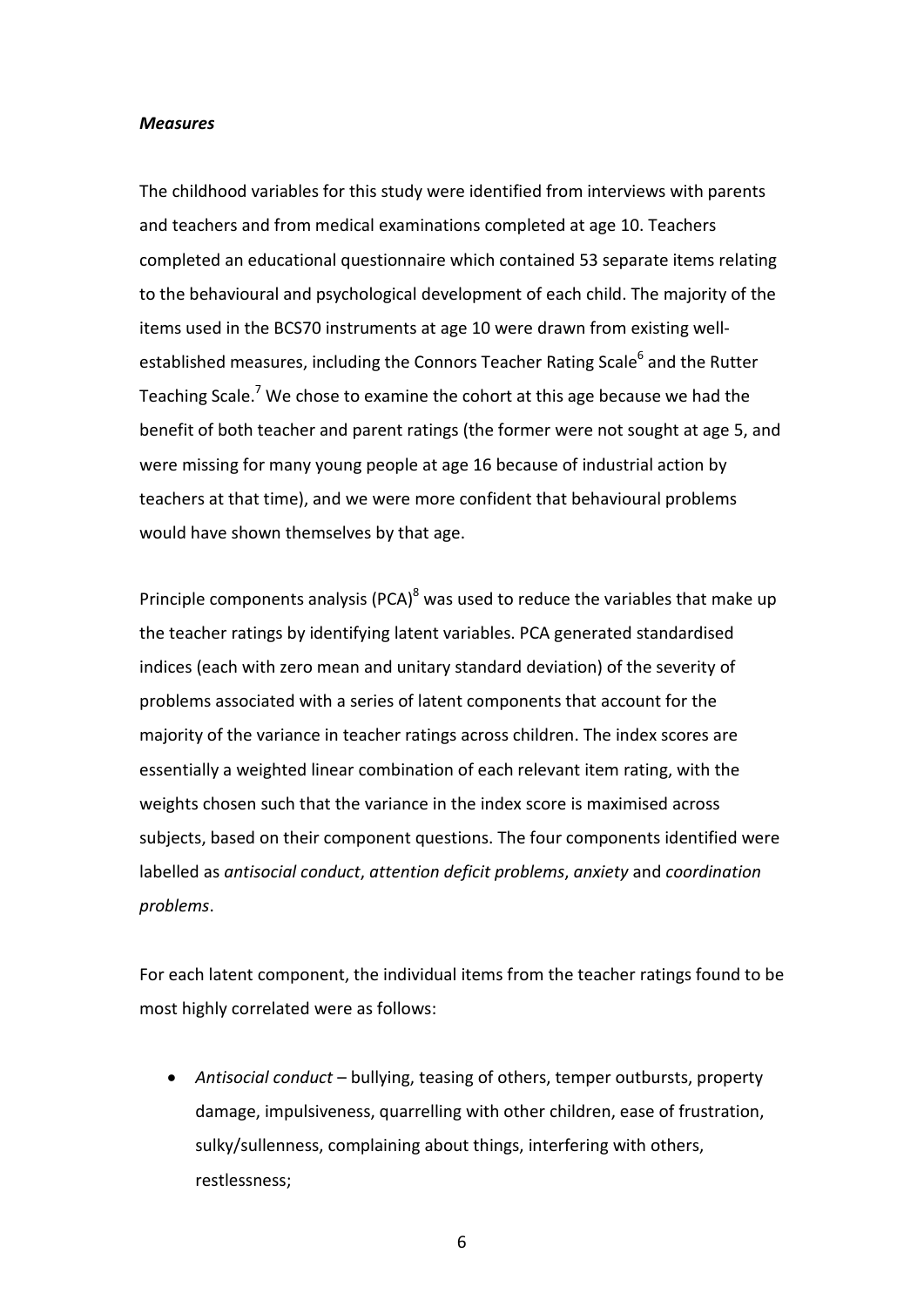- *Attention deficit problems* day dreaming, poor concentration on tasks, confused/hesitant, squirmy/fidgety, inattentiveness, fails to finish tasks, listless/lethargic, forgetful about complex tasks;
- *Anxiety* obsessed with unimportant tasks, afraid of new situations, cries for little cause, behaves nervously, fussy/over-particular, worried/anxious, relations with others tearful/unhappy;
- *Coordination problems* trips and bumps into things, clumsy at games, difficulty picking up small objects, drops things, accident-prone, fearful in movement.

In our statistical analyses we included interaction terms for co-morbidities; that between antisocial conduct and attention deficit was of particular interest.

Each index was scored such that higher scores reflected increased severity of problems. We did not attempt to segment these components in order to identify children with and without specific disorders because the survey instrumentation did not include a diagnostic tool as such. Rather, our approach is to use these constructed measures as indices of childhood characteristics and problems. Our primary interest in this paper is the index of antisocial behaviour. As formal diagnostic instruments were not used to assess behaviour, we were not able to confirm the presence of conduct disorder but instead used the latent component that indicated antisocial conduct as a proxy for suspected conduct disorder.

In addition to the other component scores, the additional child characteristics included in the analysis were:

- c*ognitive skills attainment*: derived by combining verbal and non-verbal test scores of cognitive attainment derived from the British Ability Scales<sup>9</sup> administered at age 10 - a higher score indicating a greater level of cognitive attainment;
- *motivation*: measured using the LAWSEQ scale of self-esteem, <sup>10</sup> with higher scores indicating higher self-esteem; and the CARALOC measure of 'locus of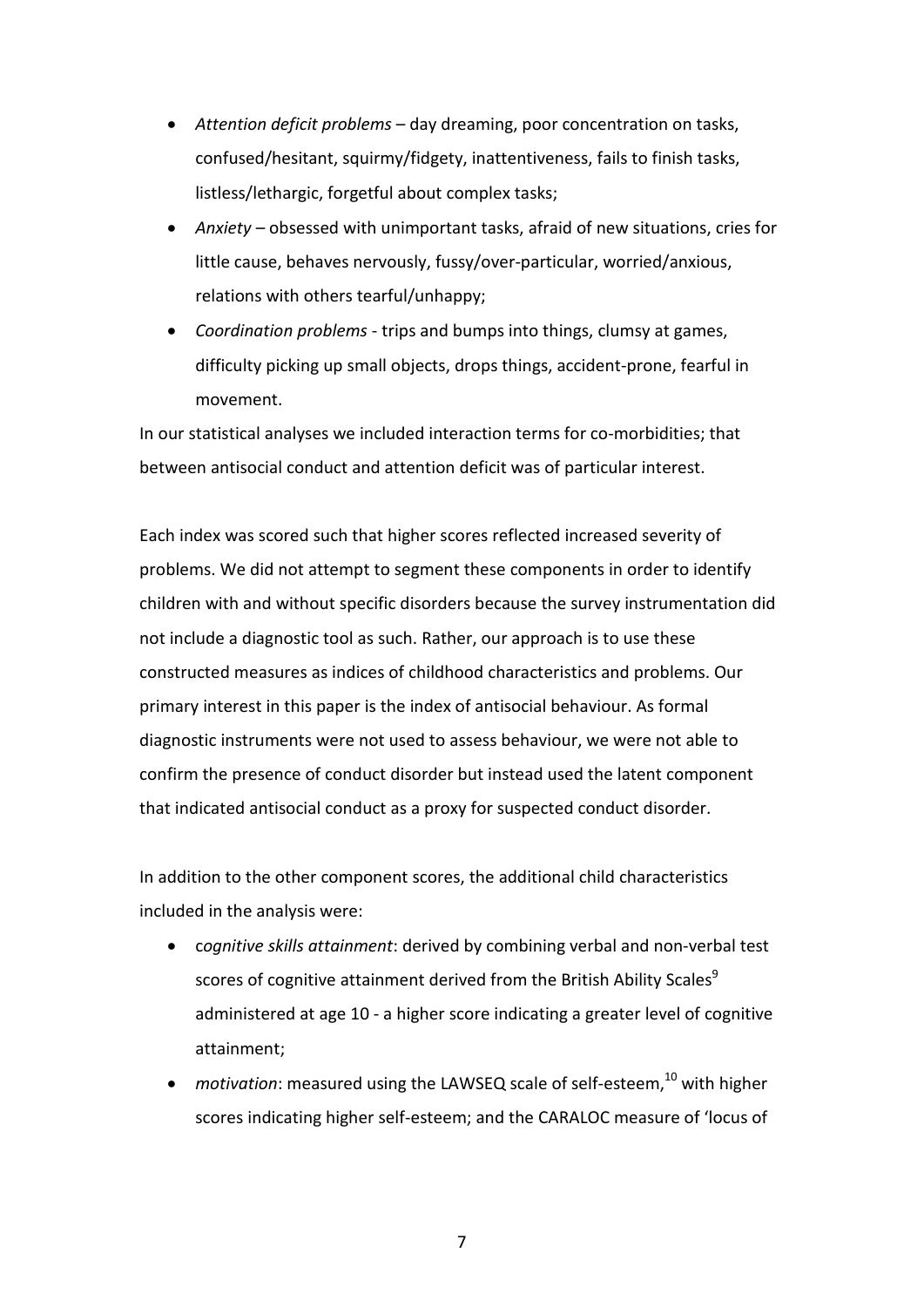control' - the tendency to attribute success and failures either to internal factors such as effort or to external factors such as chance; $^{\rm 11}$ 

- *health problems*: a dichotomous variable identifying whether, at age 10, the child had experienced any significant illness, handicap or developmental problem;
- *home-life situation*: lived with same parents (a dichotomous measure based on parental response to a question asking whether the child, at age 10, had lived with the same two parents since birth), ever taken into the child protection system (based on parental report);
- n*umber of children living in household;*
- *attended independent sector (privately paid for) school,* although the proportion of the sample in such schools was small;
- *staff-pupil ratio at school*: number of children in attendance divided by number of teachers in attendance;
- *residence in relatively disadvantaged neighbourhood*: a dichotomous measure based on the mother's description of the area in which the family lived when the child was age 10. A *disadvantaged area* is defined here as either residence in an inner-city neighbourhood or a locality dominated by public-sector housing.

In addition, the following *parental characteristics* were included in the analysis:

• parental education, parental hours of work, parental health, family income.

Occupational and earnings data at age 30 were obtained via interviews of cohort members conducted in 1999/2000. Occupational status and weekly earnings were derived from self-report employment information supplied by those study participants in full-time and part-time employment at age 30. The earnings data allow for the calculation of gross weekly income from employment. These data were not inflated.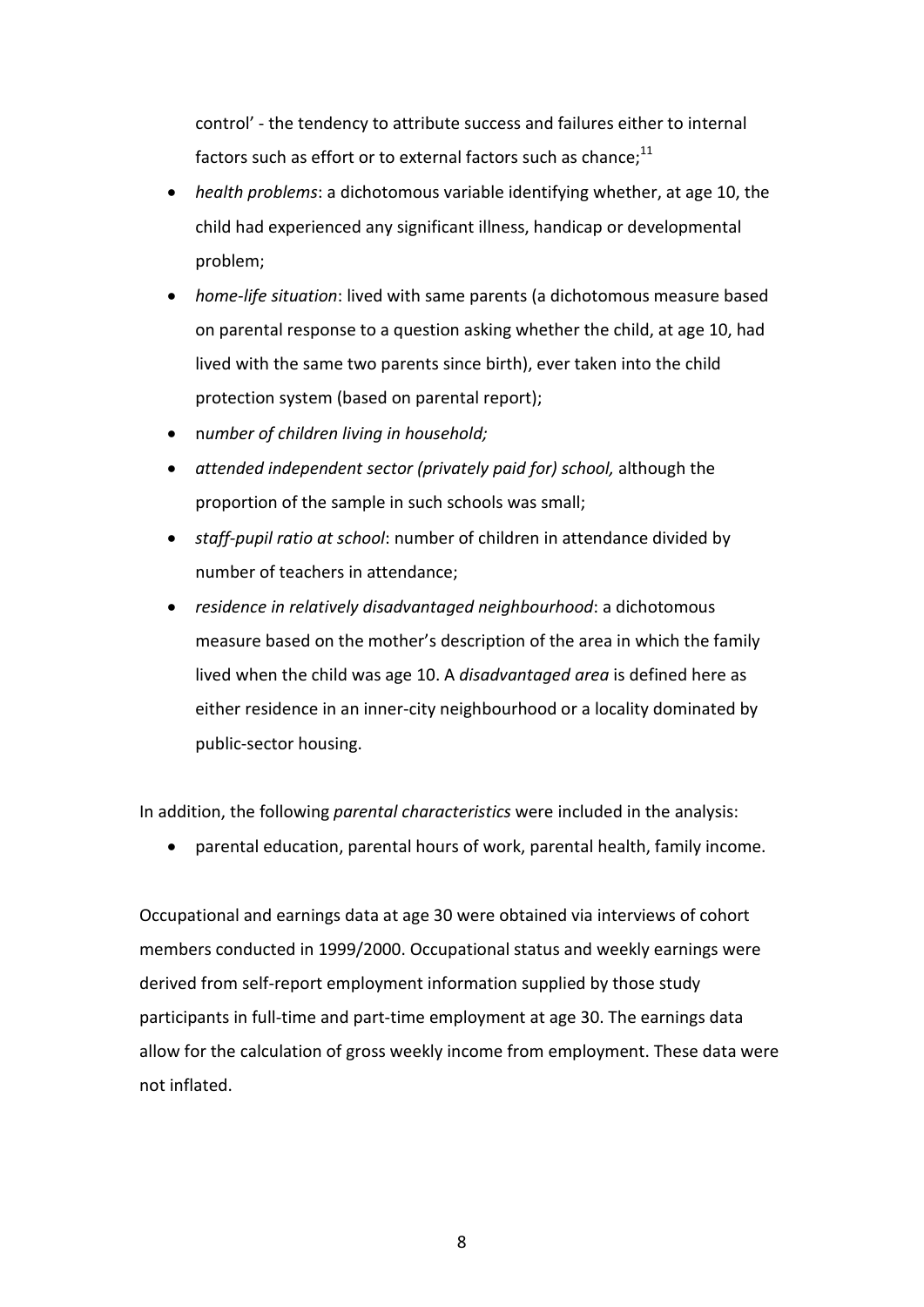#### *Analyses*

In the analyses, we first modelled the variable indicating whether or not an individual is economically active. (*Economically active* is defined as employed, in fulltime education, enrolled on a government training scheme; *economically inactive* is defined as unemployed, temporarily sick/disabled, permanently sick/disabled, looking after home/family, retired.) We then examined *occupational status* for those in employment. There were five categories based on skill and educational requirements and pay, ranging from unskilled occupations (category 5) through to managerial and professional jobs (category 1). Next we examined *earnings* for those in employment. Finally, we combined the results from the first and third analyses to calculate *expected earnings*.

A probit regression model was used to assess the significance of the age-10 factors on whether or not the individual was economically active at age 30 (defined as working full- or part-time, participating in an educational programme or government work training programme). Separate estimations are reported for males and females because early analyses revealed quite marked differences in the patterns of association between the genders. Economically inactive included unemployed, temporarily or permanently sick/disabled, looking after home/family, retired. We did not have sufficient data to separate all the possible reasons for being economically inactive.

Occupational status was modelled using an ordered probit with robust standard errors. Again, separate models were estimated for males and females.

Earnings were modelled using ordinary least squares (OLS) with log-transformed weekly earnings of those in employment as the dependent variable. Robust standard errors are reported where the variance of the error terms suggested the presence of heteroskedasticity. As in the two previous models, separate estimations were carried out for males and females. The coefficients are estimates of the marginal proportional change in earnings associated with a change in each regressor.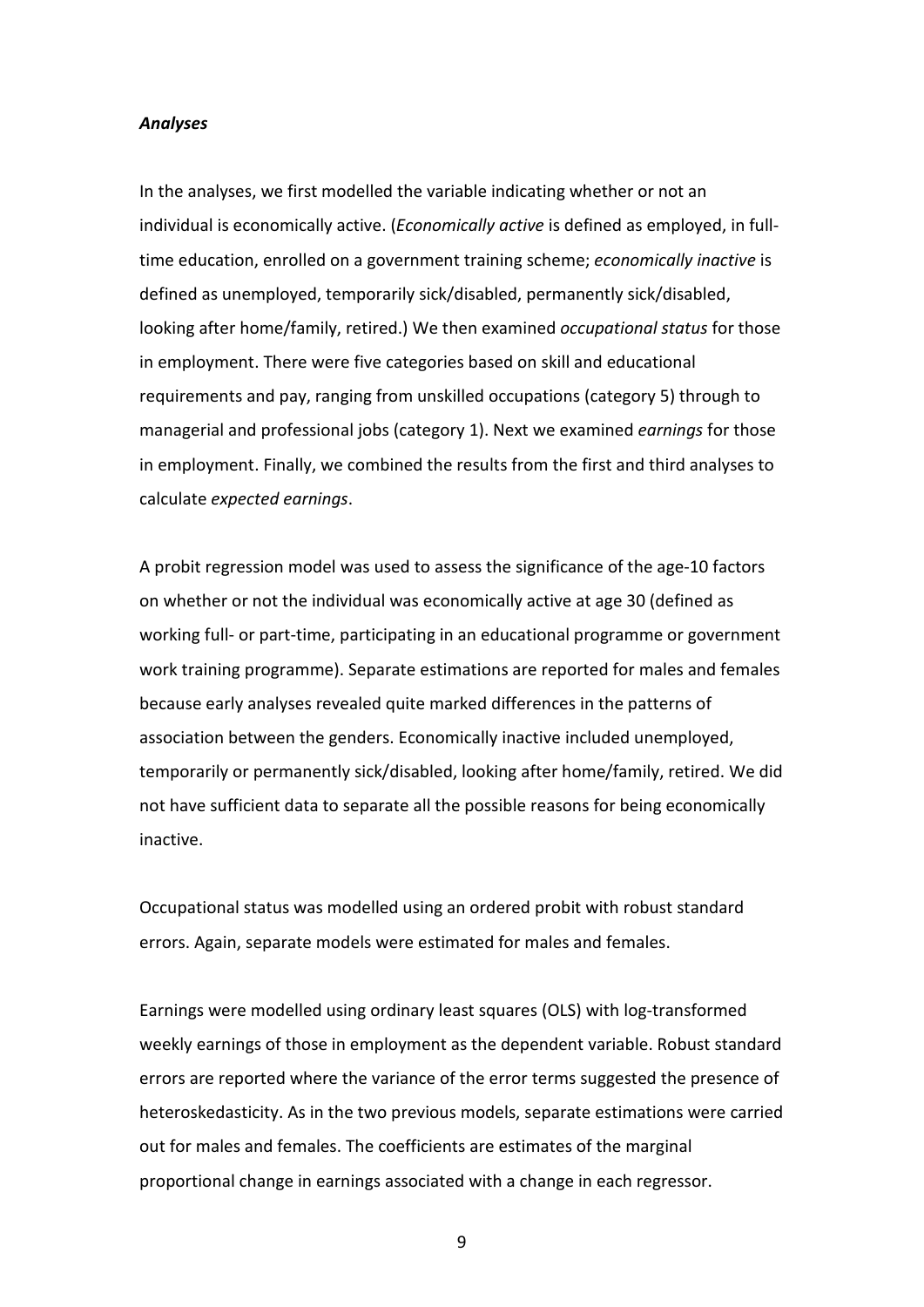In all analyses, statistical significance is reported at the 0.01, 0.05 and 0.10 levels.

The final task was to combine the results from the first two analyses. By combining the results from the probit regression model on whether or not an individual was economically active at age 30 with the results from the OLS earnings analysis,  $^{12}$  we could calculate the effect of antisocial conduct and other characteristics on what we can call *expected earnings*. Average expected earnings were calculated for certain points on the observed antisocial conduct range (at the 25<sup>th</sup>, 90<sup>th</sup> and 95<sup>th</sup> percentiles), with all other explanatory variables set at their mean values, and comparisons made between them. The distribution of expected earnings was estimated using a bootstrap algorithm with 1000 repetitions.

In cases where information was not collected for specific questions at age 10, multiple imputation was performed. Multiple imputation involves using the observed data to estimate the missing data a multiple of times, creating equally plausible versions of the complete dataset. Each dataset is then analysed, and the results combined, using Rubin's<sup>13</sup> rules for scalar estimands, to produce one set of estimates and standard errors. The advantage of this method is that it preserves the variance structure of the data and incorporates uncertainty around the imputed values. The NORM multiple imputation software was used to generate the multiple imputed data sets.<sup>14</sup> This software bases imputation on the assumption of joint normality in the variables imputed. Binary and ordinal variables were imputed to preserve their distributional shape. The impact of imputing non-normal variables under normality assumptions has been shown to produce acceptable results.<sup>15</sup>

#### **RESULTS**

Of the initial birth cohort, 14,875 (86.5%) members were traced and included in the age-10 sample. At age 30, attrition resulted in 11,261 individuals (65.5% of the original birth sample) being interviewed. Data on whether or not an individual was economically active were available for 11,182 respondents (99.3% of the age-30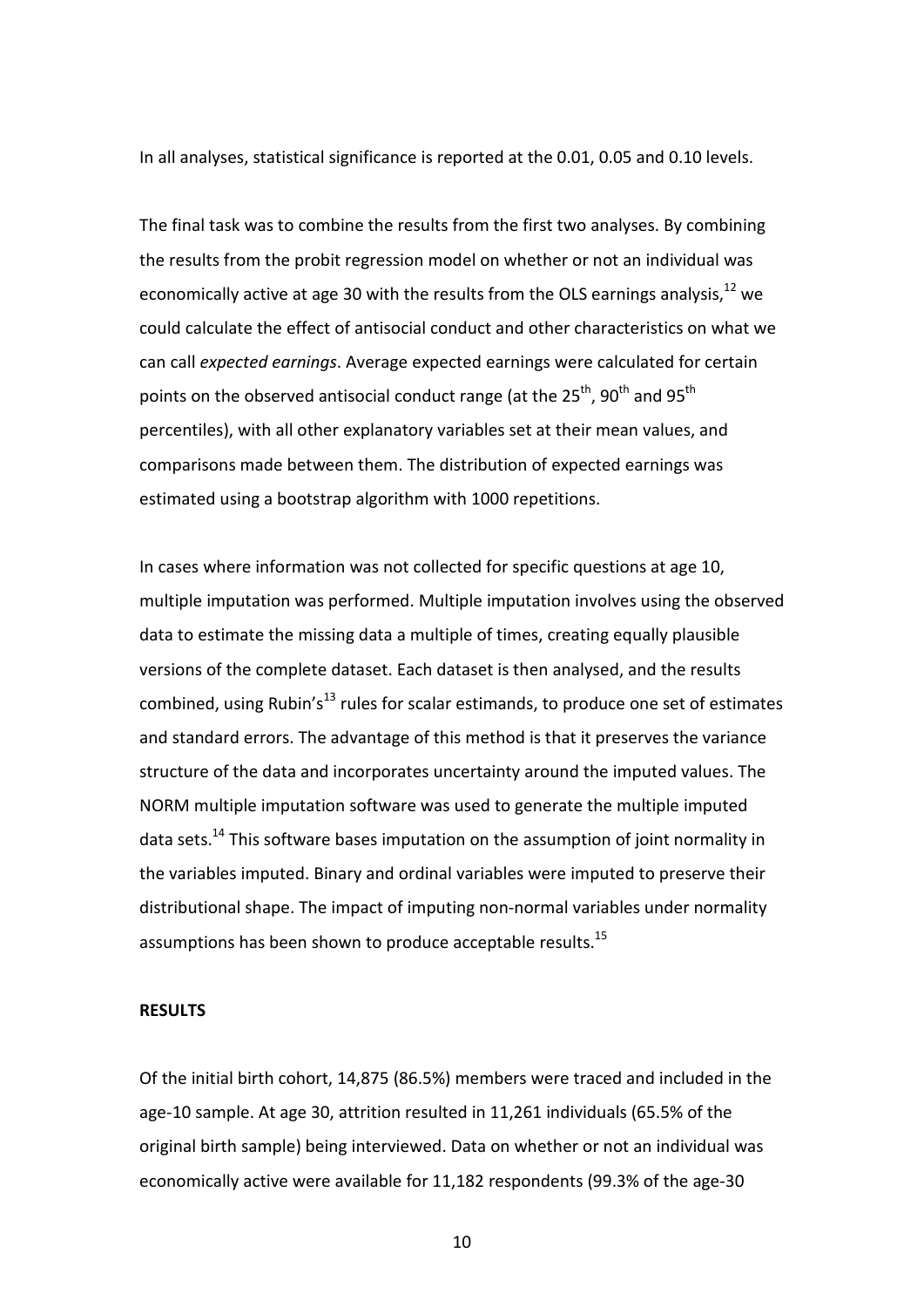sample). In total, 9,342 individuals reported being in employment at age 30. A greater number of respondents answered the question regarding their type of employment than reported their income. Of those in employment, occupational status and earnings were available for 9,071 (97.1%) and 8,323 (89.1%) respectively.

Descriptive statistics for the dependent and explanatory variables are presented in **Tables 1 and 2** respectively. The majority of both male and female respondents were in the three highest occupational status categories. The mean weekly income values exceed the median values, reflecting a right-skewed distribution.

#### *Economic inactivity*

Among men, there was a significant relationship between antisocial conduct and being economically inactive at age 30 (**Table 3**). Attention deficit problems at age 10 were significantly associated with being economically inactive for both men and women. Neither anxiety nor coordination problems, measured at age 10, were associated with employment activity, nor were interaction terms for co-morbidity. Being economically inactive was associated with the following age-10 characteristics for both males and females: lower family income, higher number of children in household, living in a disadvantaged neighbourhood, low staff-pupil ratio at school and low cognitive attainment. Among males, health problems up to age 10 and having been taken into care also predicted economic inactivity at age 30.

#### *Occupational status*

The ordered probit analyses of occupational status produced positive signs on the attention deficit variable in both the male and female equations (**Table 4**). This implies that workers who had more severe problems of this nature at age 10 were more likely to be in less-skilled, lower-paid jobs. The same direction of effect was also observed for antisocial conduct at age 10, although the effect is not statistically significant. Neither of the other age-10 psychosocial indicators (anxiety and coordination problems) was associated with age-30 occupational status. A higher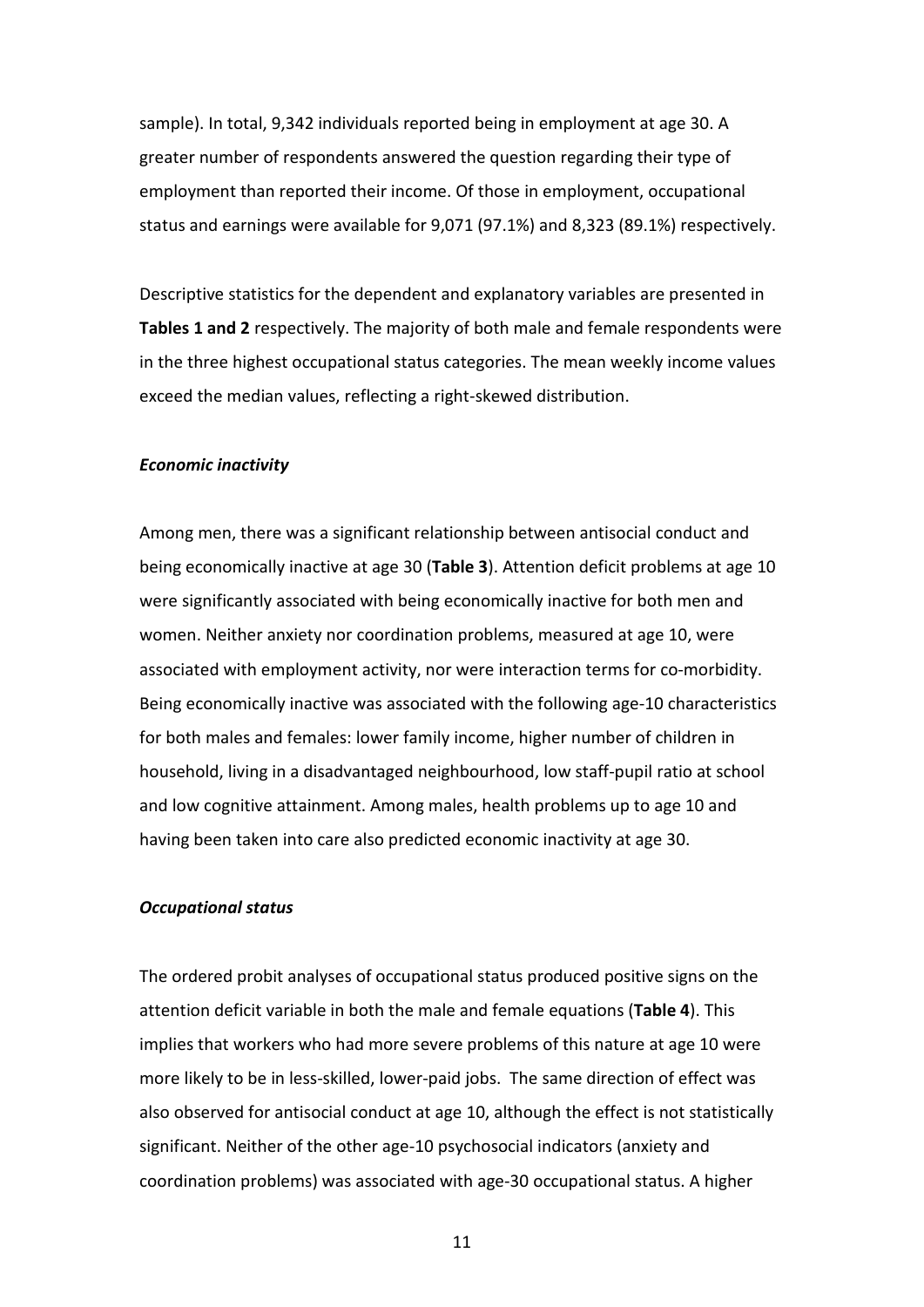locus of control score at age 10 was strongly associated with higher occupational status, as were higher age-10 cognitive attainment scores. Both males and females who had more educated parents and who lived in a higher-income household at age 10 were found to have higher-status jobs, other things being equal. Workers who attended an independent sector primary school were also predicted to have a higher occupational status at age 30, while those who lived in a relatively disadvantaged neighbourhood were less likely to be employed in jobs of higher status at age 30.

#### *Earnings from employment*

Earnings were modelled for those in employment using OLS with log-transformed weekly earnings as the dependent variable: a test suggested by Manning and Mullahy - based on the Park test - supported the use of OLS as a log-transformed dependent variable.<sup>16, 17</sup> Robust standard errors are reported where there was evidence of heteroskedastic error variances (**Table 5**).

For males, increasing severity of *antisocial conduct* at age 10 was associated with *higher* weekly earnings at age 30. The estimated effect is statistically significant at the 1% level. The same direction of association for the antisocial conduct variable was observed for females, but the effect is comparatively weak and not statistically significant at the levels set for this study.

The coefficients reported in Table 5 are estimates of the marginal proportional change in earnings associated with a unit change in each regressor, holding other influences on earnings constant. These marginal effects can therefore be used to compare the percentage earnings differential between individuals positioned at different points within the childhood score distributions. For example, a male located at the 90<sup>th</sup> percentile of the *antisocial conduct* index at age 10 is estimated to earn almost 9% more than a male employee positioned at the  $25<sup>th</sup>$  percentile. The differential increases to 11% when comparing someone at the  $95<sup>th</sup>$  percentile with someone at the 25<sup>th</sup> percentile.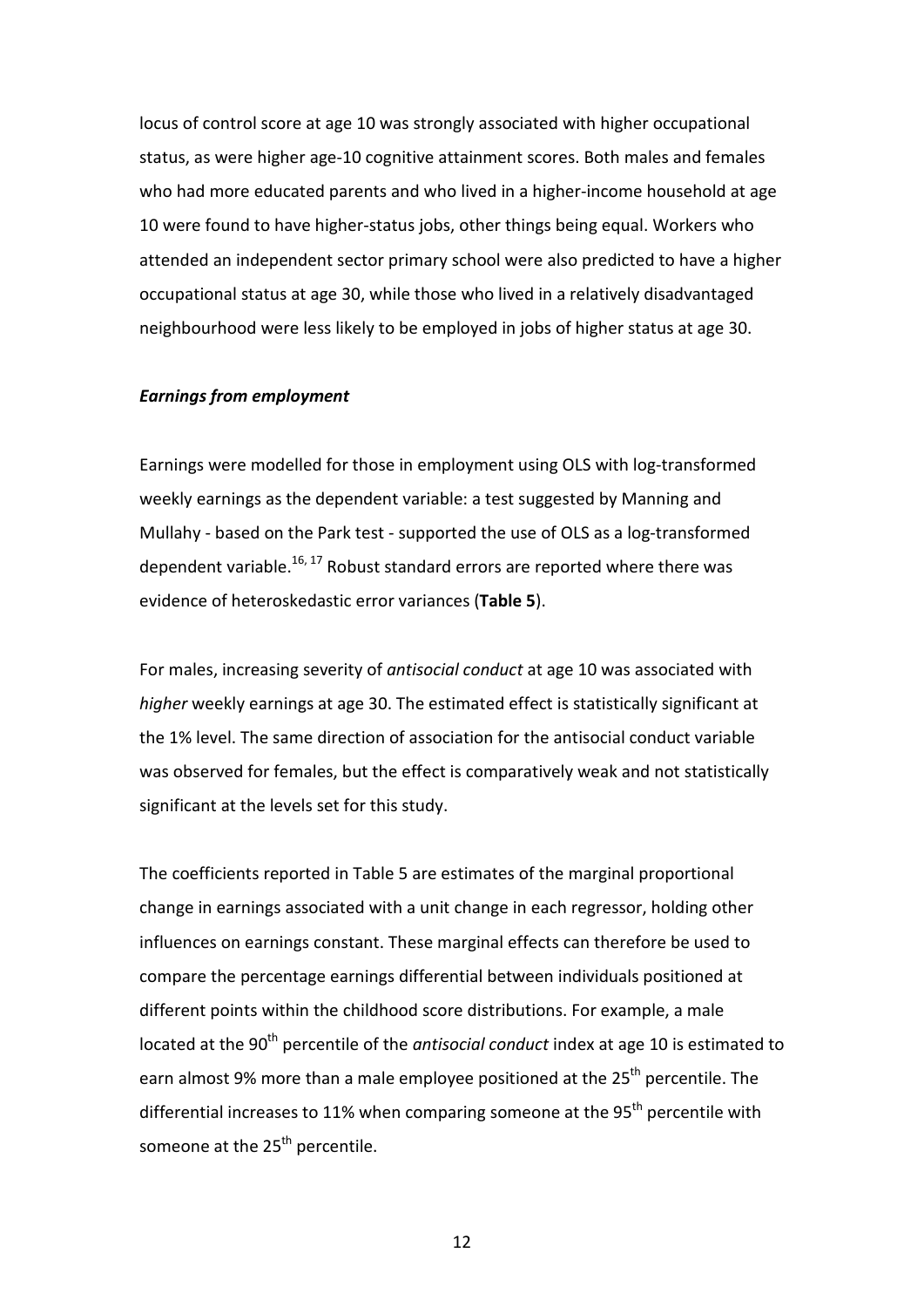The effects of other mental health needs at age 10 are in the opposite direction: the greater the index of severity at age 10, the lower were earnings at age 30. *Attention deficit problems* at age 10 were strongly and significantly associated with lower earnings at age 30 for both male and female workers. A male worker who was at the  $90<sup>th</sup>$  percentile on the attention deficit index at age 10 is estimated to earn around 7% less than a male positioned at the 25th percentile, and a male worker at the 95<sup>th</sup> percentile is estimated to earn 9% less than a male worker who was located at the  $25<sup>th</sup>$  percentile at age 10. The corresponding deficits are considerably larger for females: a woman who was positioned at the  $90<sup>th</sup>$  percentile on the attention deficit index is estimated to earn 17% less than a similar worker who was at the 25<sup>th</sup> percentile age-10 score for girls (and around 20% less when comparing those at the 95<sup>th</sup> percentile to those at the 25th percentile).

The age-10 *anxiety* variable was significant only at the 10% level within the male earnings equations, and the point estimate suggests a much smaller proportional impact on earnings when comparing workers who were located at different points across the age-10 anxiety score distribution.

Workers whose mothers were better educated are estimated to earn more, although the effect on this variable is only statistically significant in the male earnings regression. Males and females who lived in higher-income families at age 10 are also estimated to earn significantly more than workers from poorer backgrounds. Those who lived in a relatively disadvantaged neighbourhood when they were aged 10 were estimated to earn significantly less than workers who grew up in other types of locality: this effect appears to operate independently of parental education and family income. Male and female workers who scored more highly on tests of cognitive attainment at age 10 and who had a higher level of self-esteem and 'locus of control' were also estimated to earn more than their peers. Male employees who had experienced being taken into care are estimated to be particularly disadvantaged with respect to earnings, other things being equal, although the same significance of effect is not observed for females.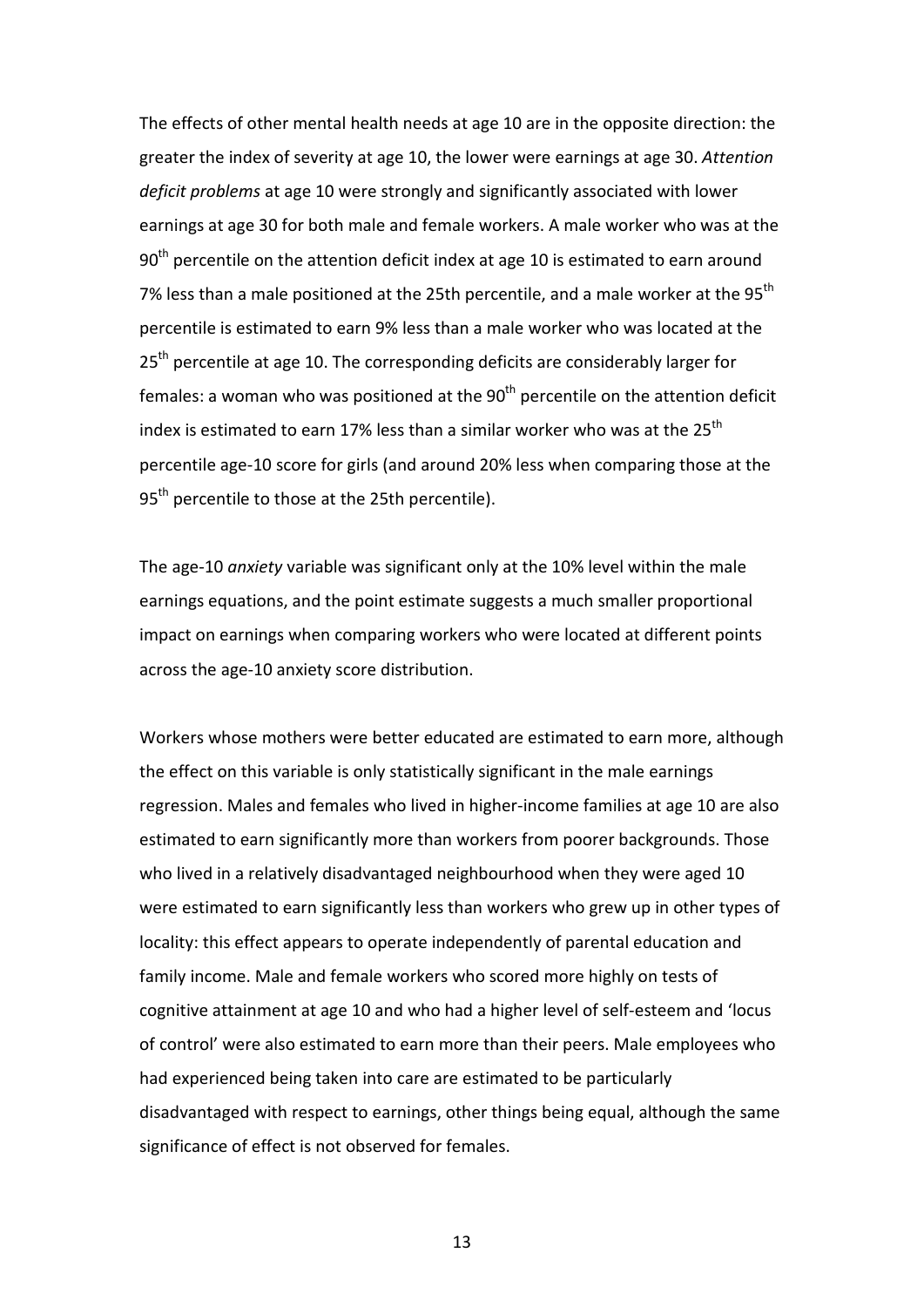#### *Expected earnings*

We combined the probability of being in employment with predicted earnings of employees, which we call *expected earnings*. A bootstrapping algorithm was used to compare the expected earnings between the  $25<sup>th</sup>$ , 90<sup>th</sup> and 95<sup>th</sup> percentiles on each of the mental health measures (see **Table 6**).

For the *antisocial conduct* measure, a male at the 25<sup>th</sup> percentile at age 10 would be expected to have weekly earnings at age 30 of £499, compared to £524 at the 90<sup>th</sup> percentile and £530 at the 95<sup>th</sup> percentile. The 95% confidence interval for the difference between the  $25<sup>th</sup>$  and  $90<sup>th</sup>$  percentiles in average expected earnings for males (£2 to £49) indicated that antisocial conduct had a significant positive effect on expected earnings. For females, the 95% confidence interval for the difference (- £3 to £30) indicated that antisocial conduct did not have a significant effect on expected earnings. Comparing the  $25<sup>th</sup>$  and  $95<sup>th</sup>$  percentiles, the confidence intervals showed the same pattern (3 to 60 for males; -5 to 38 for females).

For the *attention deficit* measure, the differences between the 25<sup>th</sup> and 90<sup>th</sup> percentiles in average expected earnings were -£36 for males (95% confidence interval -60 to -12) and -£61 for females (-81 to -42), indicating that attention deficit problems were associated with lower expected earnings. The differences between the  $25<sup>th</sup>$  and  $95<sup>th</sup>$  percentiles are also significant.

For *anxiety problems*, the differences between the 25<sup>th</sup> and 90<sup>th</sup> percentiles in average expected earnings were -£25 for males (95% confidence interval -47 to -3) and -£29 for females (-46 to -11), indicating an association with lower expected earnings. The differences between the  $25<sup>th</sup>$  and  $95<sup>th</sup>$  percentiles are also significant.

#### **DISCUSSION**

#### *Summary*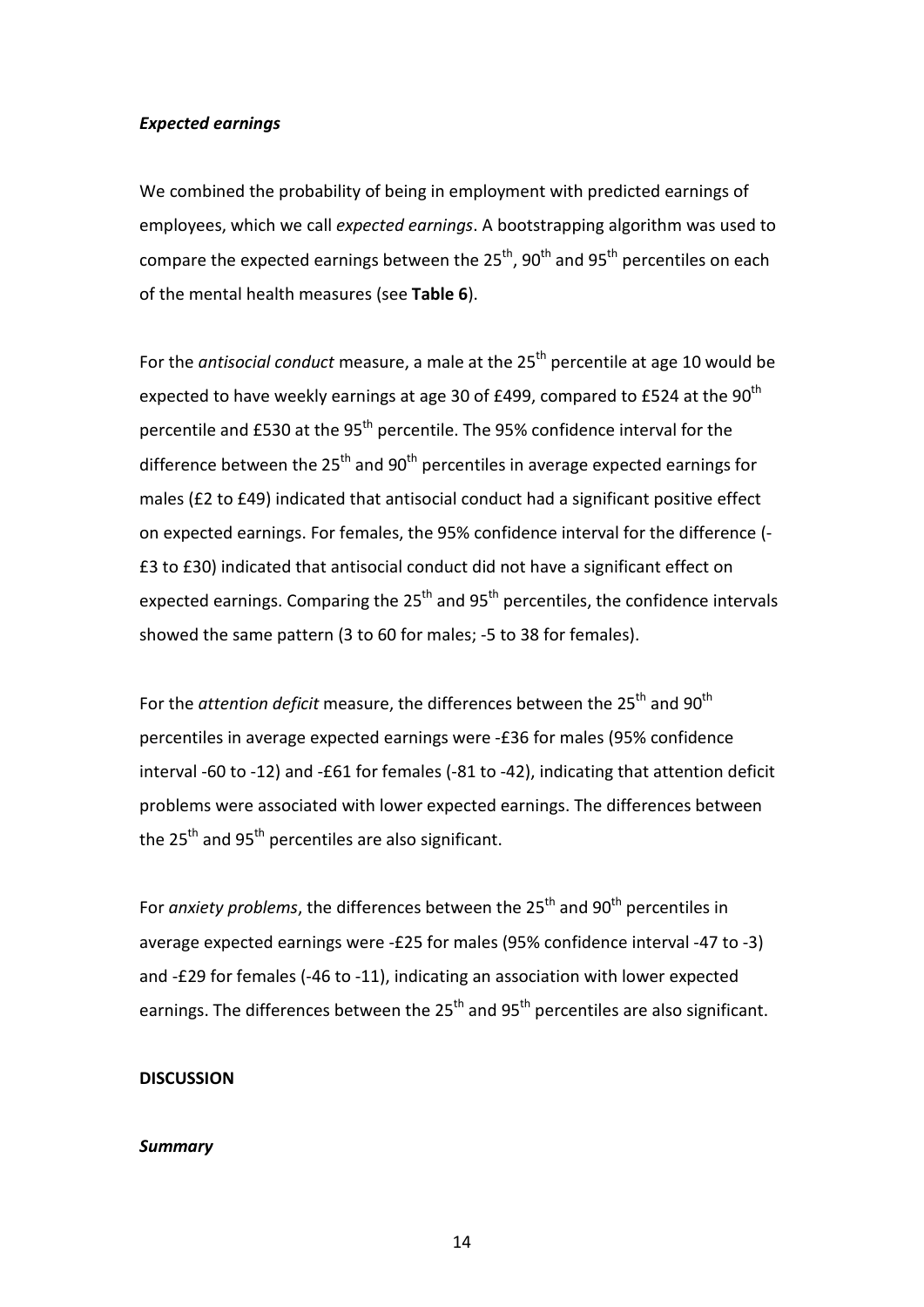A British national cohort study offered data on a large, representative sample. We used data collected from and on these individuals at ages 10 and 30 to explore and quantify the links between mental health needs in childhood – with a particular focus on antisocial conduct – and adverse economic consequences in adulthood. We examined four measures in adulthood: whether an individual was economically active (employed, in full-time education or training), occupational status (type of job) for those in employment, earnings for those in employment, and expected earnings (probability of being economically active multiplied by the earnings from employment).

Our findings indicate associations between antisocial conduct, attention deficit, anxiety and coordination problems at age 10, and some or all of these poor economic outcomes at age 30. We summarise the findings in **Table 7**. Generally, the presence of symptoms of mental health problems in childhood is associated with worse employment-related outcomes at age 30. These detrimental effects are particularly marked for 10-year olds with *attention deficit* problems, with lower employment rates, worse jobs, lower earnings if employed, and lower expected earnings overall. For children with *anxiety*, the only significant effects are seen in relation to earnings. Children with *coordination problems* appeared to experience no adulthood economic consequences except that expected earnings could be lower for males. It is the 10-year olds with *antisocial conduct* who have the most interesting patterns of economic outcomes 20 years later: males with antisocial conduct are less likely than males without such a characteristic to be economically active, but are likely to have higher earnings if in a job, as well as higher expected earnings (taking into account the level of inactivity). There are no differences at age 30 between females with and without antisocial conduct at age 10.

#### *Limitations*

Before discussing these results we should note some limitations. We should also emphasise that this is a study of associations over time, and the significant links revealed by our analyses do not necessarily imply causality.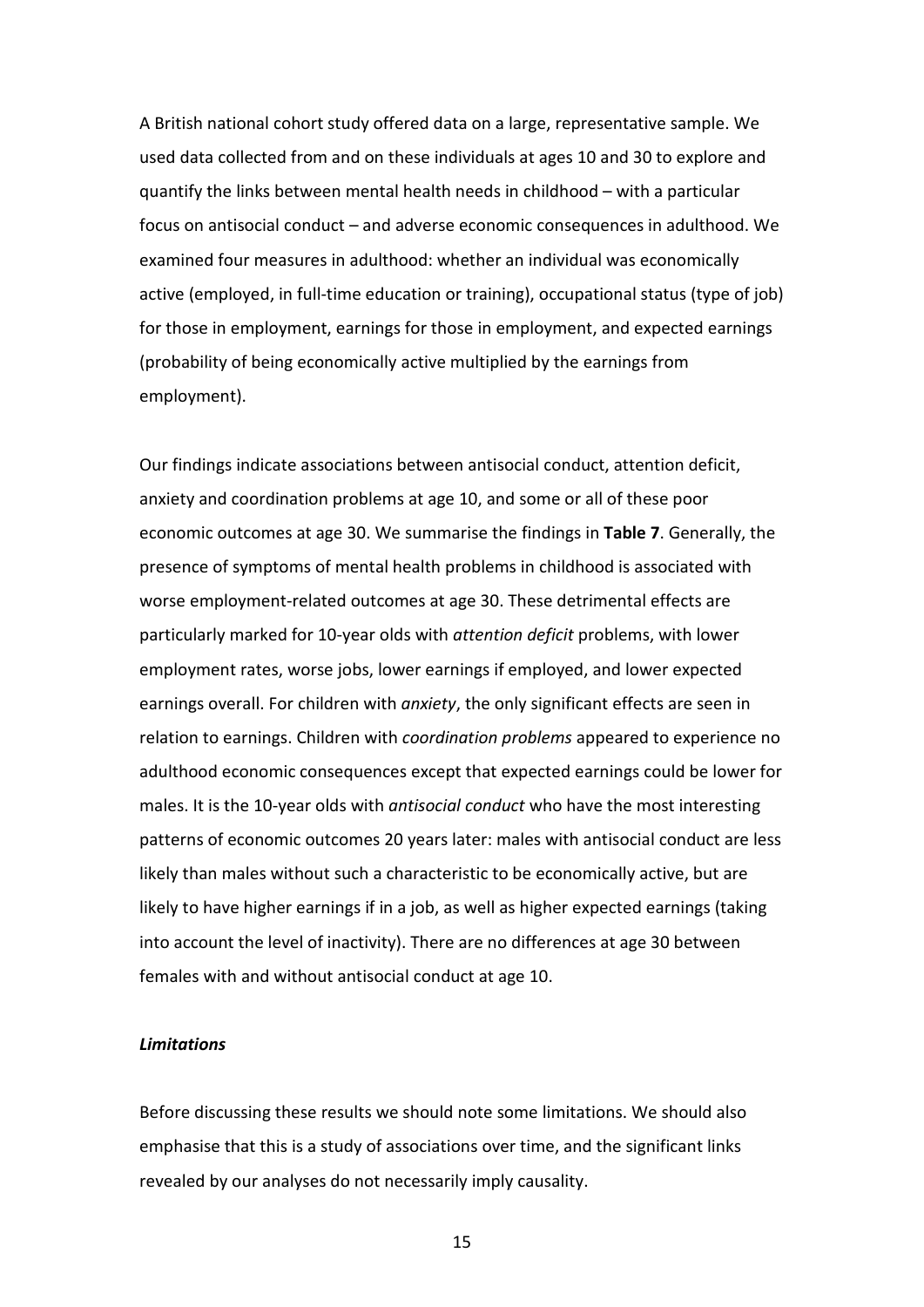One limitation is our reliance on teacher ratings for some of the characteristics. There are often differences between teacher, parent and self ratings, but we were constrained in these analyses by availability (partly because of the design of the cohort study, partly because of non-response patterns). However, we do not anticipate that the core findings at age 30 would have been markedly different had we used a different configuration of data at age 10. Another limitation is our focus on data at age 10, and it would have been interesting, although considerably more demanding, to examine data at a range of ages in both childhood and adulthood. For example, looking at age 5 would have allowed us to look at earlier behavioural disorders in childhood as well as continuities over time, but age-5 data were only available from parents. Some behavioural problems evident at age 10 would not have been observed at age 5. These further analyses will have to await another study, in so far as data allow.

Some women will have chosen not to be in the employment, and the model of weekly earnings of those women in employment does not take account of this in estimating the impact of age-10 characteristics on earnings. One approach to dealing with this would be to run a Heckman model which would account for sample selection.<sup>18, 19</sup> This would require there being variables that strongly affect the choice of women to enter the labour market (e.g. number of children at age 30). Without adequate variables for observing this affect, the Heckman model results may not be robust. 20

#### *Aetiology*

There is currently no established view of the causes of conduct disorder: inadequate or inappropriate stimulation in the early stages of life may make children more susceptible to behavioural or emotional problems as they develop. Measures of restlessness and impulsive behaviour among children prior to age 5 have been shown to predict conduct problems later in childhood.<sup>21</sup> Other suggested risk factors include: social disadvantage, dysfunctional family environments, poor parenting,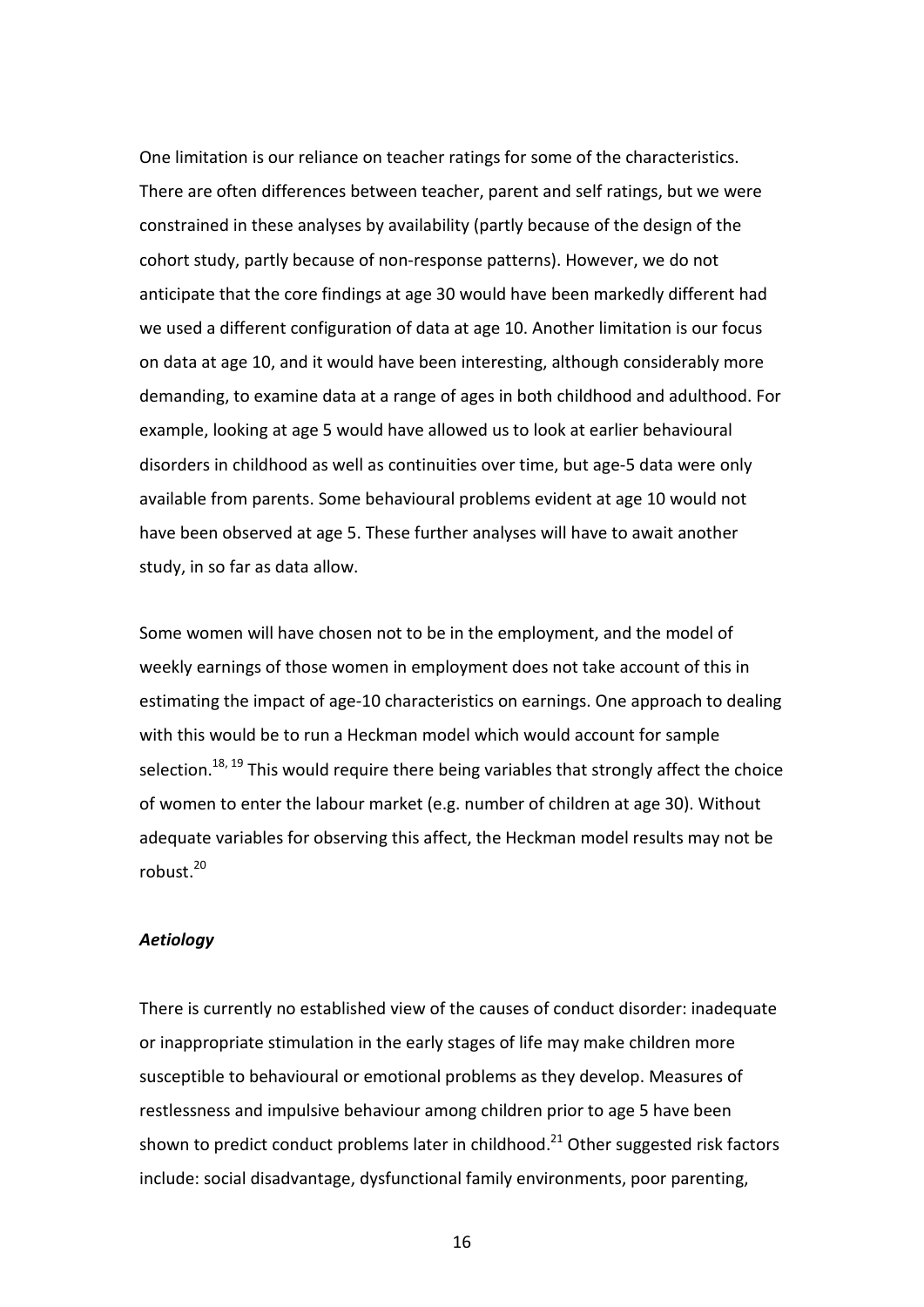family history of antisocial behaviour, community, school and peer factors and biological and individual factors.<sup>5, 22, 23, 24</sup> But there are also definitional problems: Maughan and Rutter $^{21}$  questioned whether conduct disorder should be diagnosed on the basis of a discrete set of categories or on the observation of a combination of problem behaviours; they also questioned the persistence of certain dimensions of antisocial behaviour across individuals.

What is not disputed is that the externalising behaviours associated with persistent antisocial conduct problems are distressing and often damaging for the child, their siblings and parents, and have longer-term deleterious impacts that can extend into adolescence and adulthood.<sup>1, 25</sup> For example, it has been suggested that antisocial behaviour peaks between the ages of 13 and 16, but nonetheless approximately 40% of antisocial children go on to exhibit antisocial behaviour in adulthood.<sup>21, 26, 27</sup> Indeed, the overwhelming majority of adults who are antisocial have previously displayed such behaviour in childhood.<sup>21, 26, 28</sup>

Maughan and Kim-Cohen,<sup>29</sup> using developmental and genetic studies, set out two developmental taxonomies of antisocial behaviour: the first involves childhood onset of antisocial behaviour which persists to adulthood, while the second involves the commencement of antisocial behaviour only in adolescence which does not tend to persist into adulthood. Disruptive behaviour at an early age, they argue, may stem from a combination of neurocognitive deficits and adverse parenting that result in problems in interacting with others, and then evoke reinforcing responses. Adverse parenting may take the form of parental emotional disorder, family discord, or negative expressed emotion towards the child. Antisocial behaviour which begins in adolescence, on the other hand, is likely to result from peer-group influences.

#### *Links to adulthood outcomes*

During childhood, disruptive behaviour is associated with poor educational performance and depressed mood.<sup>30</sup> It is also associated with problems in peer relationships and poor social adjustment at age  $17.^{21}$  Both of these studies also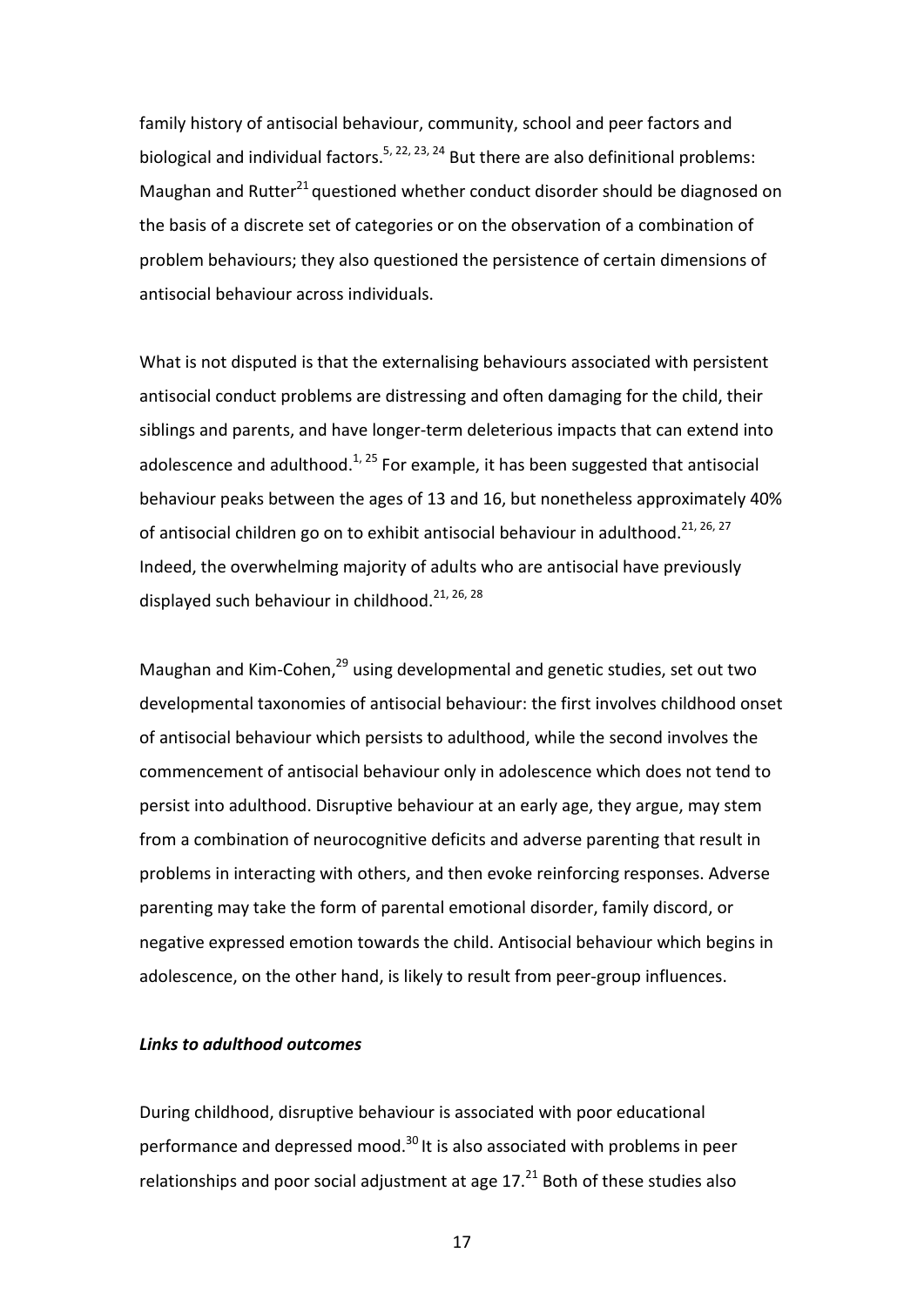linked such behaviour in childhood to poor outcomes in adulthood. A 25-year longitudinal study in New Zealand found that children assessed with conduct problems at ages 7 to 9 went on to commit more crimes, were more likely to suffer substance dependency and mental health problems, and had poorer sexual/partner relationships.<sup>31</sup> Moreover, an earlier, large multi-centre study<sup>32</sup> found a link between childhood conduct problems and adult phobia, major depressive episodes, obsessive-compulsive disorder, schizophrenia, panic disorder, manic episodes and somatisation. Indeed, Kim-Cohen et al<sup>33</sup> estimated that effective treatment of childhood conduct disorder and/or oppositional defiance disorder might prevent 26% of adult anxiety disorder, 23% of adult depression, 25% of adult schizophreniatype disorders, 32% of adult mania, 46% of adult eating disorders and 41% of adult antisocial personality disorder.

On another dimension, Caspi et al $34$  established a link between antisocial behaviour in childhood and adolescence and higher rates of unemployment between the ages of 15 and 21, while Healey et al, $35$  following individuals from the age of 8 to 32, observed poorer adult labour market outcomes (lower employment rates and lower earnings). Furthermore, Scott et al<sup>4</sup> showed that children in a London (UK) sample with conduct disorders at age 10 had generated costs to public services amounting to approximately £70,000 by age 28, as opposed to costs of approximately £7,000 for children who had no conduct problems.<sup>36</sup>

Other research has produced similar results to some of our findings presented here. For example, the link between antisocial behaviour in adolescence and unemployment in adulthood has been observed elsewhere.<sup>37, 38, 39, 40</sup> The literature also suggests a link between antisocial behaviour and contact with the criminal justice system, receipt of state benefits and homelessness.<sup>39, 40, 41, 42</sup> One US study<sup>43</sup> estimated that a single high-risk adolescent could cost society between US\$1.7 million and US\$2.3 million (in 1997) as a result of criminal offending as a young person and as an adult. Another found that failing to provide early childhood care and education for at least two years to children born into poverty would incur costs of approximately \$100,000 per child.<sup>44</sup> A further study looked at public expenditures,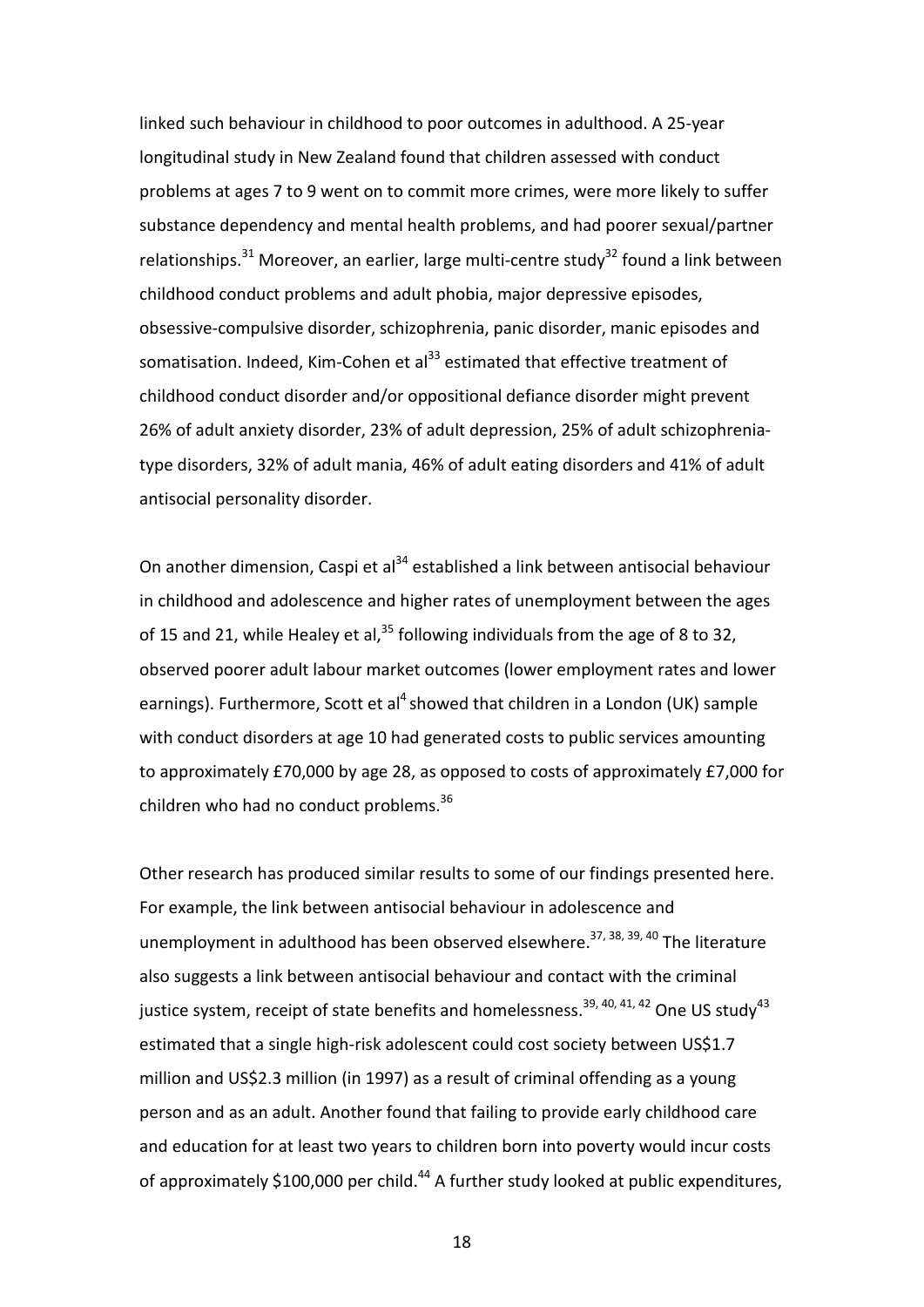including spending on mental health, general health, education and juvenile justice of young people with conduct disorder in the US, and found public costs exceeded \$70,000 over a 7-year period. $45$ 

However, our finding that anti-social conduct at age 10 is associated with higher earnings at age 30 is perhaps unexpected, even though the finding was robust to a range of other exploratory analyses. We have not found previous research evidence to support such a positive association, or to shed light on its meaning. It may be that antisocial youths develop a degree of resilience to overcome their situation, developing strategies valuable to them in early adulthood. It may be that there are characteristics of antisocial individuals that lend themselves to certain occupations that are quite well remunerated in early adulthood, such as jobs that involve physical activity (such as construction site work) or risk-taking (such as investment banking or stock-broking) or where more aggressive behaviour is rewarded (such as in some forms of management). Even though antisocial 10-year olds have a lower probability of being in paid employment by age 30, the wage differential for those who are in employment is sufficient to make the expected earnings higher for this group of young people.

Given the evidence from previous research that co-morbid attention deficit hyperactivity disorder (ADHD) in children with conduct disorder increases the risk of persistent antisocial behaviour into adulthood,<sup>46</sup> it is also relevant to point to studies demonstrating links running from childhood ADHD to later adverse economic outcomes,<sup>47,48</sup> something we found in this study. However, an interaction term of the co-morbidity of antisocial conduct and attention deficit was examined in each of our analyses and not found to be statistically significant.

Richards et al<sup>49</sup> analysed three UK birth cohort datasets (1946, 1958 and 1970), assessing the impact of adolescent conduct and emotional problems on adult emotional problems, education, labour market and social participation outcomes and contact with the criminal justice system. Thus their analyses partly overlap with the work reported in this paper. Our own analyses here build on unpublished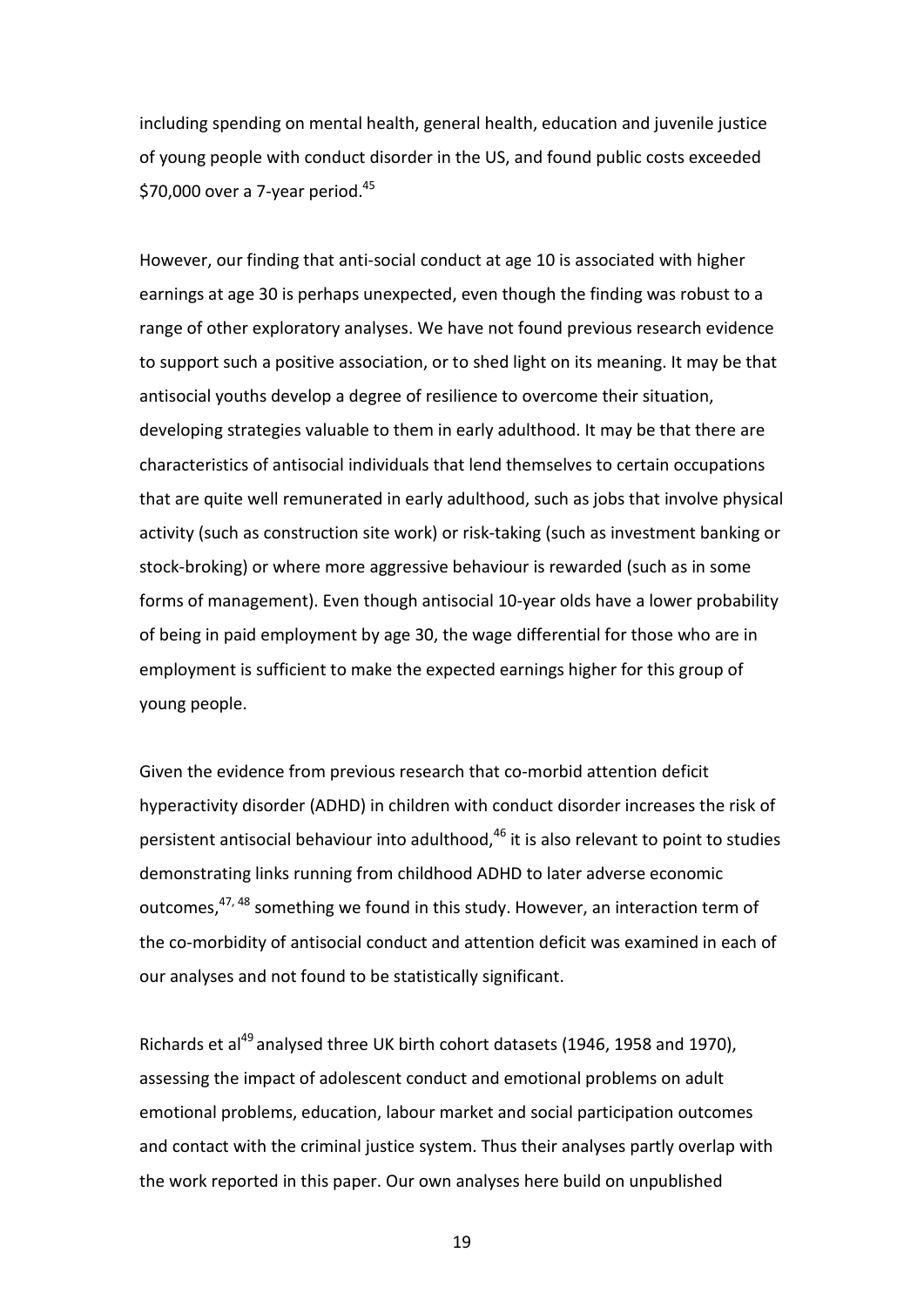doctoral work by Healey,<sup>50</sup> completed prior to the work by Richards and colleagues. The two studies have some important differences. Using BCS70 data, Richards et al<sup>49</sup> assessed conduct problems at age 16 while we used data from interviews when the child was age 10. This difference could have a bearing on results due to the different taxonomies in the development of conduct disorder suggested by Maughan and Kim-Cohen.29 Also, while both studies used factor analysis to derive an index of antisocial conduct, the details of the items included in the index used by Richards were not published. It is quite possible that their measure of conduct problems differs in construct from our index of antisocial conduct. Like us, Richards and colleagues observed associations between adolescent conduct problems and adult emotional problems, smoking, divorce, teenage parenthood, being arrested and court convictions. But they did not appear to adjust for some of the variables included in our modelling, some of which we found to be statistically significant. These differences may partly explain why our finding that antisocial conduct at age 10 was associated with *higher* earnings at age 30 among men was not consistent with their results. Despite these differences, however, the two analyses both observe an association between antisocial conduct in childhood or adolescence and poor employment outcomes in adulthood in the form of greater likelihood of economic inactivity and lower occupational status for those in employment.

#### *Prevention and treatment*

Despite the finding of higher earnings, antisocial conduct in childhood is generally associated with high personal and certainly societal costs in adulthood, which helps to support the case for effective preventive or treatment interventions in childhood. Aos et al $51$  reviewed programmes to reduce adverse adult outcomes of behavioural problems in childhood and adolescence, concluding that interventions directed at juvenile offenders produced savings of between \$1,900 and \$31,200 per adolescent. They also argued that some forms of home visiting programmes targeting high-risk and/or low-income mothers and children were effective, as were early childhood education for 3- and 4-year olds in low-income families and some youth development programmes. Foster et al $^{52}$  point to cost-effectiveness advantages from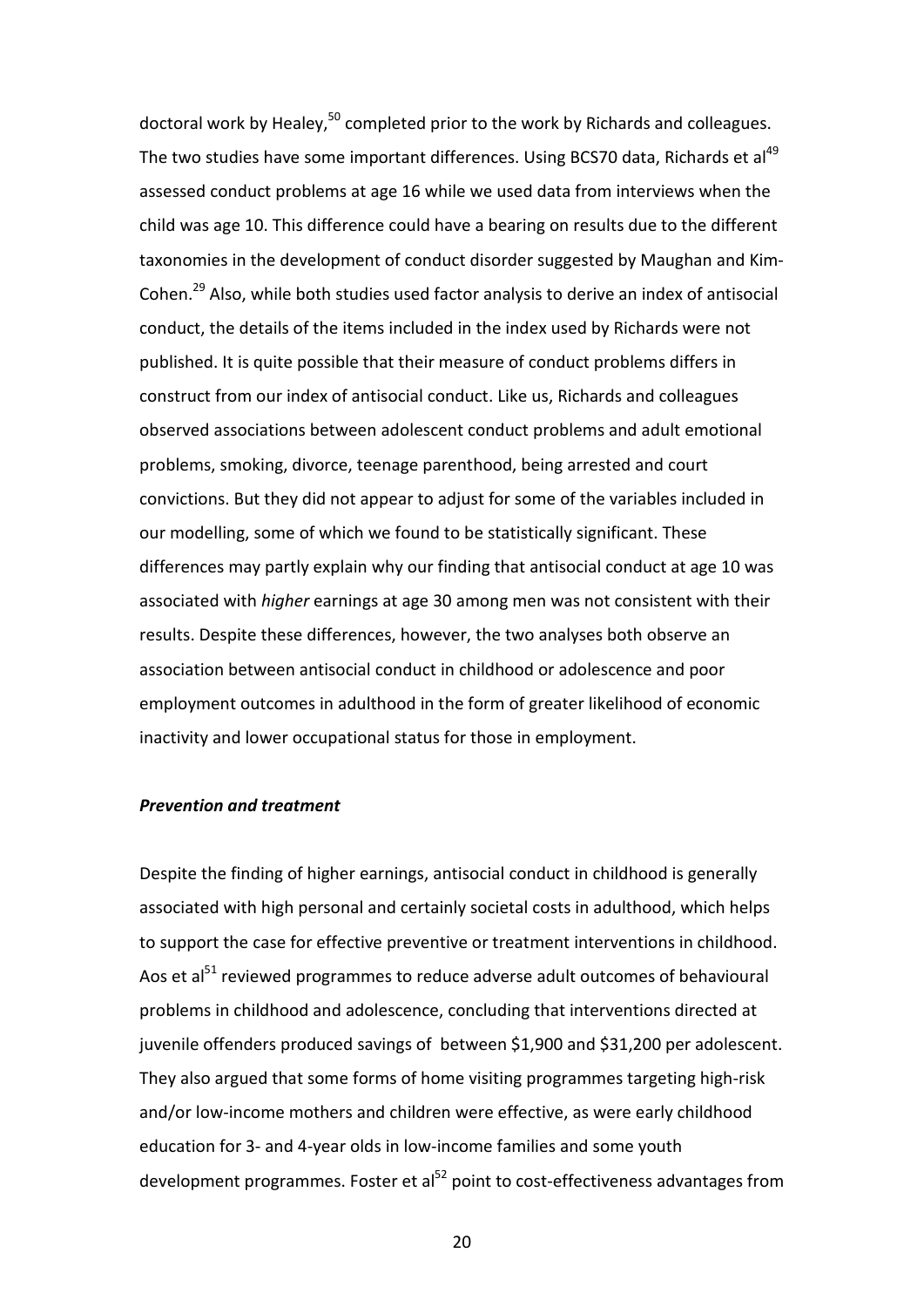stacking multiple interventions in the Incredible Years Program. In England and Wales. Sutton et al<sup>53</sup> agreed that the use of effective early childhood intervention with only one in ten of the 7,500 young people under 18 who are sentenced to custody each year in England and Wales could save more than £100 million a year for public services. Feinstein and Sabates<sup>54</sup> showed the possibility of predicting high adult cost/harm outcomes by examining known childhood risk factors, therefore giving policy makers the possibility of targeting interventions to specific 'at-risk' groups early on. At age 5 years, they argued, it is possible to recognise more than one third of children who may go on to experience problems 25 years later in adulthood. Preventive efforts need to be explored more rigorously.<sup>55</sup>

Interventions to affect conduct disorder vary in their aims and focus. Some target all children, with the aim of preventing the development of persistent disruptive behaviour, whereas others focus specifically on the more disruptive children to prevent the subsequent development of more serious delinquent behaviour.<sup>30, 56</sup> In addition, interventions may be intended to reduce risk factors in a child's environment. It is clear that a successful intervention might potentially have substantial long-term impacts due to the many problems associated with conduct disorder. There have been no long-term evaluative studies of this kind; indeed, economic evaluative evidence in this area remains very sparse.<sup>57, 58</sup> We did not explore longer-term cost-effectiveness arguments in this paper, but the estimates of associations over time might provide a platform for such work.

#### *Further work*

Our findings quantify some of the links between childhood antisocial conduct problems and personal and societal costs in adulthood, in the context of other longterm links. Further exploration of the long-term personal and societal costs would be possible using other national and local cohort studies, and could range over a wider set of impacts. Research is particularly needed to explore the economic benefits of evidence-based childhood interventions to prevent or treat conduct disorder, and so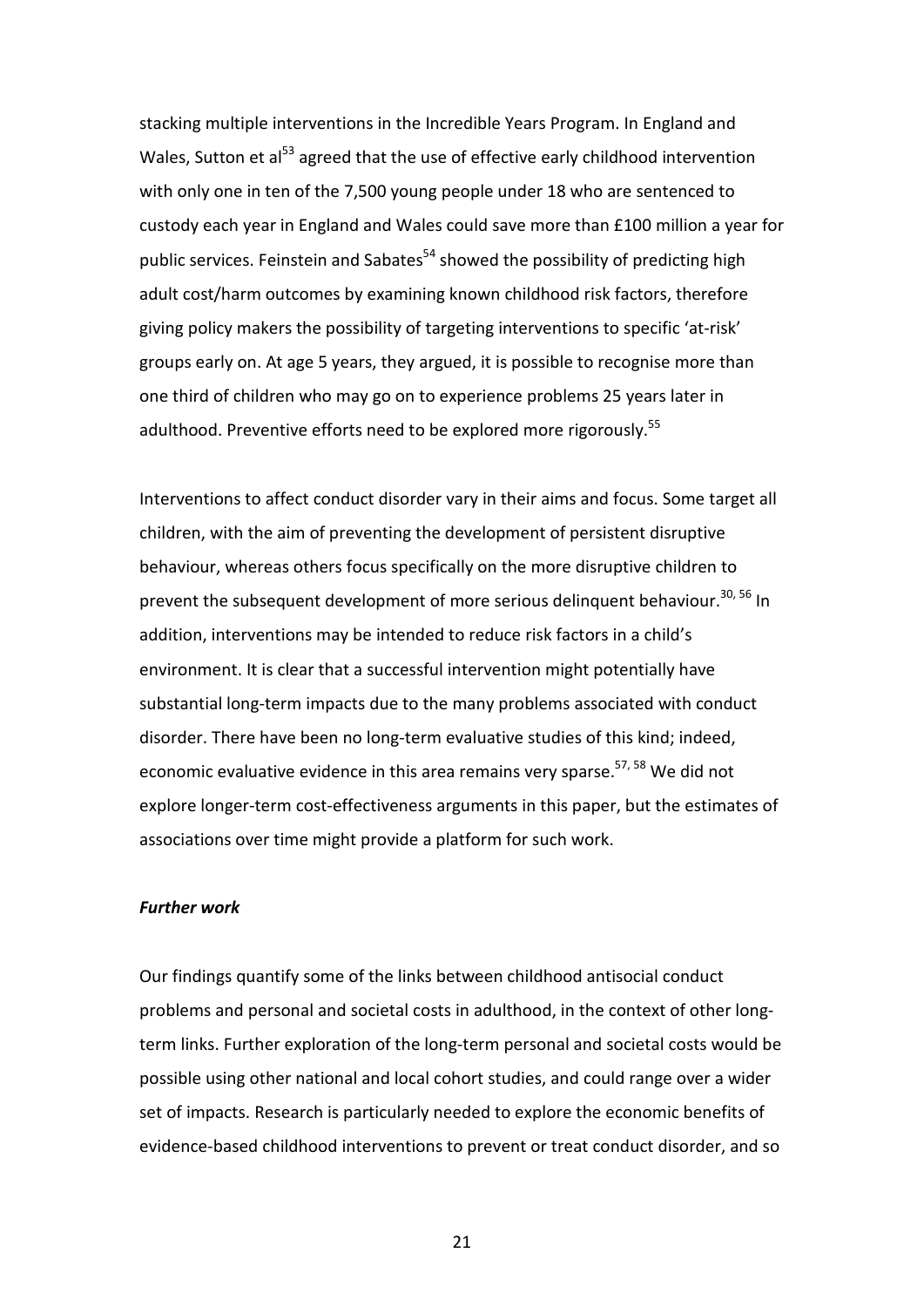help policy makers to get a better understanding of the types of childhood interventions that may be effective, cost-effective and equitable.

### **REFERENCES**

- 1. Scott S. Conduct disorders in children: parent programmes are effective but training and provision are inadequate (editorial), *Br Med J* 2007; **334**: 646.
- 2. Meltzer H, Gatward R, Goodman R, Ford T. *Mental Health of Children and Adolescents in Great Britain.* London; The Stationery Office, 2000.
- 3. Romeo R, Scott S, Knapp M. Economic cost of severe antisocial behaviour in children – and who pays it. *Br J Psychiatry* 2006; **188**: 547-553.
- 4. Scott S, Knapp M, Henderson J, Maughan B. Financial cost of social exclusion: follow-up study of antisocial children into adulthood, *Br Med J* 2001; **323**: 191- 194.
- 5. Moffitt TE, Scott S. Conduct disorders of childhood and adolescence, in Rutter M et al (editors) *Rutter's Child and Adolescent Psychiatry (5th edition).* Oxford: Blackwell Publishing, 2008.
- 6. Conners C. A teacher rating scale for use in drug studies with children. *Am J Psychiatry* 1969; **126**: 884-888.
- 7. Rutter, M. A children's behaviour questionnaire for completion by teachers: Preliminary findings. *J Child Psychol Psychiatry* 1967; **8**: 1-11.
- 8. Tabachnick B, Fidell L. *Using multivariate statistics* (4th edition). Needham Heights, MA: Allyn & Bacon, 2001.
- 9. Elliot C, Murray D, et al. *British Ability Scales* Windsor: National Foundation for Educational Research, 1978.
- 10. Lawrence D. The development of a self-esteem questionnaire. *British J Educ Psychol* 1981; **51**: 245-251.
- 11. Rotter J. *Social learning and clinical psychology.* New York: Prentice Hall, 1954.
- 12. Mullahy J. Much ado about two: reconsidering retransformation and the twopart model in health econometrics. *Journal of Health Economics* 1998; **17**: 247- 281.
- 13. Rubin D. *Multiple Imputation for Non-Response in Surveys.* New York: Wiley, 1987.
- 14. Schafer, J. NORM: Multiple Imputation of Incomplete Multivariate Data under a Normal Model, version 2. Retrieved 3/2004 from [www.stat.psu.edu/jls/misosoftwa.html. 1999.](http://www.stat.psu.edu/jls/misosoftwa.html.%201999)
- 15. Graham J W, Schafer J L. On the performance of multiple imputation for multivariate data with small sample size. In R. Hoyle (Ed.), *Statistical Strategies for Small Sample Research.* Thousand Oaks, CA: Sage, 1999.
- 16. Park R. Estimation with heteroskedastic error terms. *Econometrica* 1966; 34(4): 888.
- 17. Manning W G and Mullahy J. Estimating log models; to transform or not to transform? *Journal Health Econ* 2001; **20**: 461-494.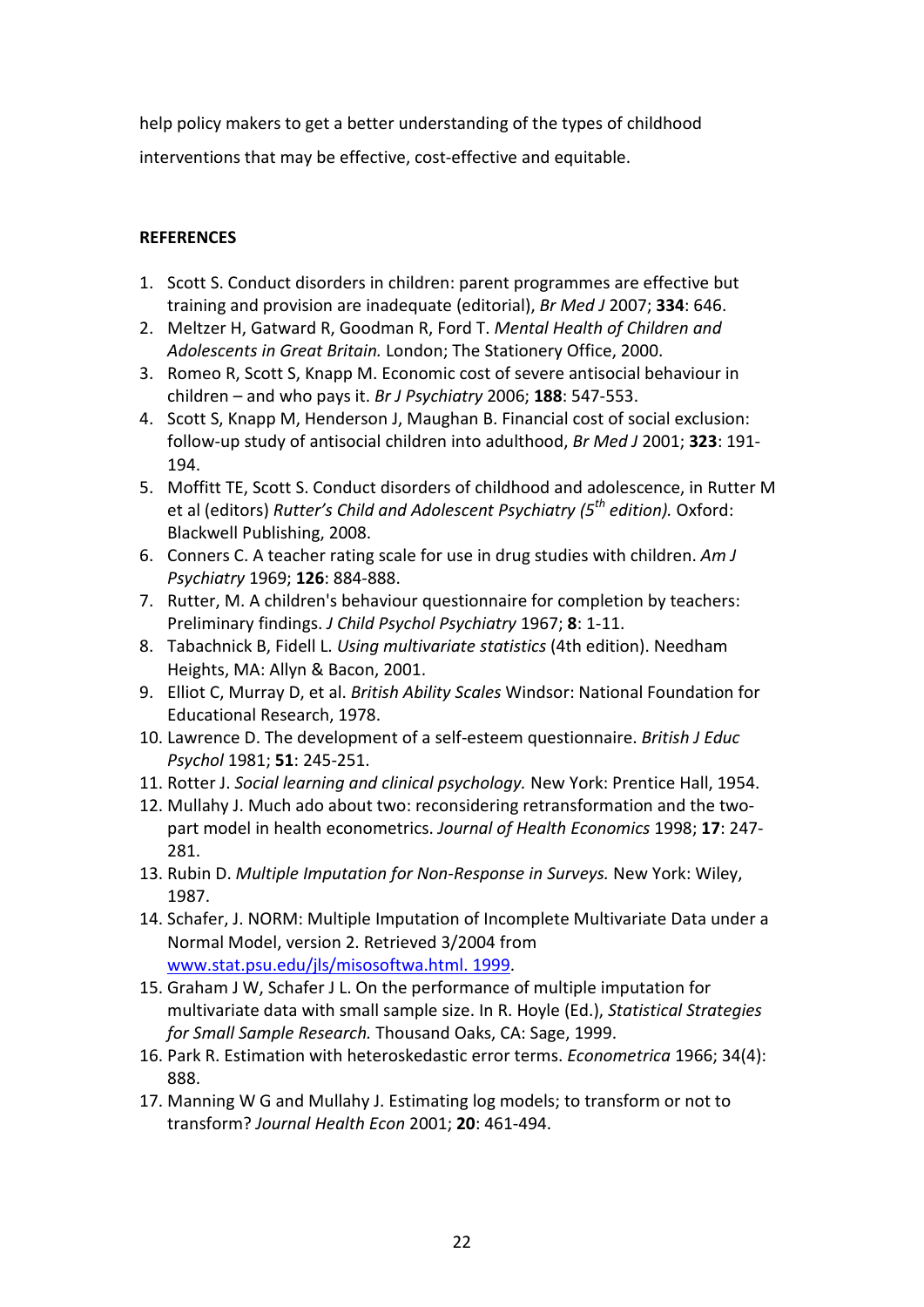- 18. Heckman, J. The common structure of statistical models of truncation, sample selection and limited dependent variables and a simple estimator for such models. *Annals of Economic Social Measurement* 1976; **5**: 475-492.
- 19. Heckman, J. Sample selection bias as a specification error. *Econometrica* 1979; **47**: 53–161.
- 20. Puhani, P., 2000. The Heckman correction for sample selection and its critique. *Journal of Economic Surveys*; **14**: 53–67.
- 21. Maughan B, Rutter M. Continuities and discontinuities in antisocial behaviour from childhood to adult life. In Ollendick TM, Prinz RJ (eds) *Advances in Clinical Child Psychology*. New York: Plenum, 1998.
- 22. Nicholas B, Broadstock M. Effectiveness of early interventions for preventing mental illness in young people: a critical appraisal of the literature. *NZHTA Report*  **2 (3)**, 1999.
- 23. Utting D, Monteiro H. *Interventions for children at risk of developing antisocial personality disorder: Report to the Department of Health and Prime Minister's Strategy Unit*. London: Policy Research Bureau, 2007.
- 24. Yoshikawa H. Long-term effects of early childhood programs on social outcomes and delinquency. *Future of Children* 1995; **5**: 51-75.
- 25. Rey J, Walter G, Soutullo C. Oppositional defiant and conduct disorders. In Martin A and Volkmar F (eds) *Lewis's Child and Adolescent Psychiatry: A Comprehensive Texbook (* 4th Edition). Philadelphia: Lippincott Williams and Wilkins, 2007.
- 26. Zooccolillo M, Pickles A, Quinton D, Rutter M. The outcome of childhood conduct disorder: implications for defining adult personality disorder and conduct disorder. *Psychol Med* 1992; **22**: 971-986.
- 27. Maughan B, Rutter M. Antisocial children grown up. In J. Hill and B. Maughan (eds.) *Conduct Disorders in Childhood and Adolescence*. Cambridge: Cambridge University Press, 2001, 507-552
- 28. Stevenson J. Goodman R. Association between behaviour at age 3 years and adult criminality. *Br J Psychiatry* 2001; **179**: 197-202.
- 29. Maughan B, Kim-Cohen J. Continuities between childhood and adult life. *Br J Psychiatry* 2005; **187**: 301-303.
- 30. Loeber R, Farrington DP. Young children who commit crime: Epidemiology, developmental origins, risk factors, early interventions, and policy implications. *Dev Psychopathol* 2000; **12**: 737-762.
- 31. Fergusson DM, Horwood J, Ridder EM. Show me the child at seven: the consequences of conduct problems in childhood for psychosocial functioning in adulthood. *J Child Psychol Psychiatry* 2005; **46**: 837-849.
- 32. Robins LN, Price RK. Adult disorders predicted by childhood conduct problems: Results from the NIMH Epidemiologic Catchment Area project. *Psychiatry* 1991; **54**: 116-132.
- 33. Kim-Cohen J, Caspi A, Moffitt TE, Harrington H, Milne BJ, Poulton R. Prior juvenile diagnoses in adults with mental disorder: developmental follow-back of a prospective-longitudinal cohort. *Arch Gen Psychiatry* 2003; **60**: 709-717.
- 34. Caspi A, Entner Wright BR, Moffitt TE, Silva PA. Early failure in the labour market: Childhood and adolescent predictors of unemployment in the transition to adulthood. *Am Socio Rev* 1998; **63**: 424-451.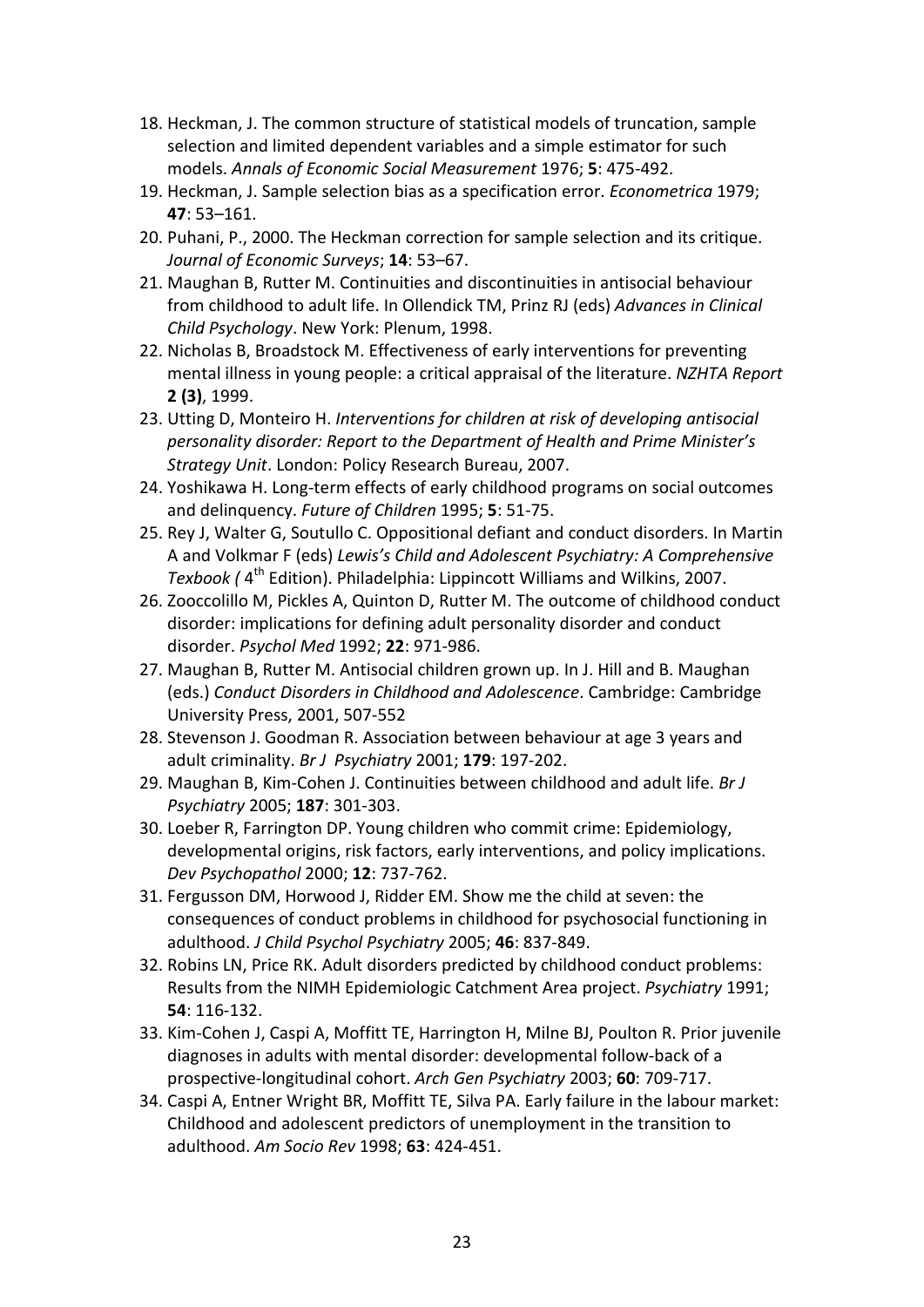- 35. Healey A, Knapp M, Farrington D. Adult labour market implications of antisocial behaviour in childhood and adolescence: findings from a UK longitudinal study, *Appl Econ* 2004; **36**: 93-105.
- 36. Knapp M, McCrone P, Fombonne E, Beecham J, Wostear G. The Maudsley longterm follow-up study of child and adolescent depression: impact of comorbid conduct disorder on service use and costs in adulthood. *Brit J Psychiatry* 2002; **180**: 19-23.
- 37. Feinstein L. The relative economic importance of academic, psychological and behavioural attributes developed in childhood. Centre for Economic Performance (LSE) Discussion Paper, 443, 2000.
- 38. Kokko K, Pulkkinen L. Aggression in childhood and long-term unemployment in adulthood: a cycle of maladaptation and some protective factors. *Dev Psychol*  2000; **36**: 463-472.
- 39. Collishaw S, Maughan B, Goodman R, Pickles A. Time trends in adolescent mental health. *J Child Psychol Psychiatry* 2004; **45**:1350-62.
- 40. Karoly LA, Kilburn MR, Bigelow JH, Caulkins JP, Cannon JS, Chiesa JR. *Assessing Costs and Benefits of Early Childhood Intervention Programs*. Santa Monica: RAND, 2001.
- 41. Welsh B. Costs and Benefits of Primary Prevention: A review of the literature. Paper presented at Primary Prevention of Adult Antisocial Behaviour Meeting, UK Department of Health, London, 1997.
- 42. Sourander A, Elonheimo H, Niemela S, Nuutila AM, Helenius H, Sillanmaki L, Piha J, Tamminen T, Kumpulainen K, Moilenen I, Almqvist F[. Childhood predictors of](http://www.ncbi.nlm.nih.gov/pubmed/16670652?ordinalpos=19&itool=EntrezSystem2.PEntrez.Pubmed.Pubmed_ResultsPanel.Pubmed_DefaultReportPanel.Pubmed_RVDocSum)  [male criminality: a prospective population-based follow-up study from age 8 to](http://www.ncbi.nlm.nih.gov/pubmed/16670652?ordinalpos=19&itool=EntrezSystem2.PEntrez.Pubmed.Pubmed_ResultsPanel.Pubmed_DefaultReportPanel.Pubmed_RVDocSum)  [late adolescence.](http://www.ncbi.nlm.nih.gov/pubmed/16670652?ordinalpos=19&itool=EntrezSystem2.PEntrez.Pubmed.Pubmed_ResultsPanel.Pubmed_DefaultReportPanel.Pubmed_RVDocSum) *J Am Acad Child Adolesc Psychiatry* 2006; **45**: 578-86.
- 43. Cohen MA. The monetary value of saving a high-risk youth. *J Quant Criminol* 1998; **14**: 5-33.
- 44. Barnett, S. Long-Term Effects of Early Childhood Programs on Cognitive and School Outcomes. *Future Child* 1995; **5**: 25-50.
- 45. Foster M. Jones D. The high costs of aggression: public expenditures resulting from conduct disorder. *Rev Panam Salud Publica* 2005; **95**: 1767-1772.
- 46. Thapar A, van den Bree M, Fowler T, Langley K and Whittinger N. Predictors of antisocial behaviour in children with attention deficit hyperactivity disorder. *Eur Child Adolesc Psychiatry* 2006; **15**: 118-125.
- 47. Fletcher J, Wolfe B. Long-term consequences of childhood ADHD on criminal activities. *J Ment Health Policy Econ* 2009; **12**: 119-138.
- 48. Currie J, Stabile M. Child mental health and human capital accumulation: the case of ADHD. *J Health Econ* 2006*;* **25**: 1094-1118.
- 49. Richards M, Abbott R, Collis G, Hackett P, Hotopf M, Kuh D, Jones P, Maughan B, Parsonage M. Childhood mental health and life chances in post-war Britain – Insights from three national birth cohort studies. A report for the Sainsbury Centre for Mental Health 2009.
- 50. Healey A. Economic implications of psychosocial development in childhood: longterm outcomes and the costs of interventions, PhD thesis, London School of Economics, 2005.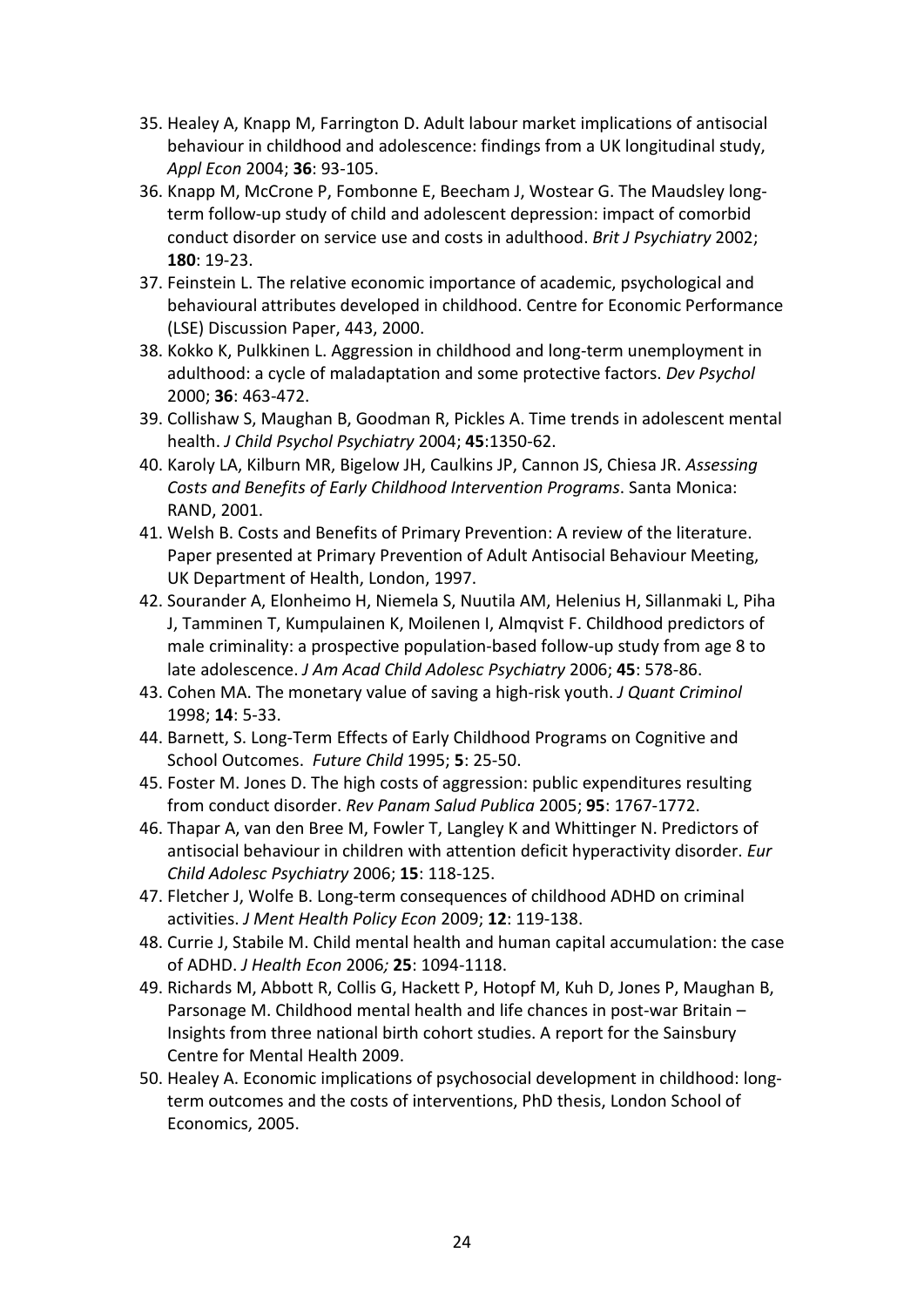- 51. Aos S, Lieb R, Mayfield J, Miller M, Pennucci A. *Benefits and Costs of Prevention and Early Intervention Programs for Youth*. Olympia, WA: Washington State Institute for Public Policy, 2004.
- 52. Foster EM, Olchowski AE and Webster-Stratton CH (2007). Is stacking intervention components cost-effective? An analysis of the Incredible Years Program. *J Am Acad Child and Adolescent Psychiatry* 2007; **46**: 1414-1424.
- 53. Sutton C, Utting, D, Farrington D. Support from the start: working with young children and their families to reduce the risks of crime and anti-social behaviour. DfES Brief No: RB524, 2004. Available online at: <http://www.dcsf.gov.uk/research/data/uploadfiles/RB524.doc>
- 54. Feinstein L, Sabates R. Predicting adult life outcomes from earlier signals: identifying those at risk. Centre for Research on the Wider Benefits of Learning Institute of Education, University of London, 2006.
- 55. Foster EM and Jones DE. The economic analysis of prevention: an illustration involving children's behaviour problems. *J Ment Health Policy Econ*, 2007; **10**: 165-175.
- 56. Dretzke J, Davenport C, Frew et al. The clinical effectiveness of different parenting programmes for children with conduct problems: a systematic review of randomised controlled trials. *Child and Adolescent Psychiatry and Mental Health* 2009; **3**: 7.
- 57. Romeo R, Byford S, Knapp M. Economic evaluations of child and adolescent mental health interventions: a systematic review, *J Child Psychology and Psychiatry* 2005; **46**: 919-930.
- 58. Kilian R, Losert C, McDaid D, Park A-L, Knapp M. Cost-effectiveness analysis and child and adolescent mental health problems, *International Journal of Mental Health Promotion* 2010; **12**: 45-57.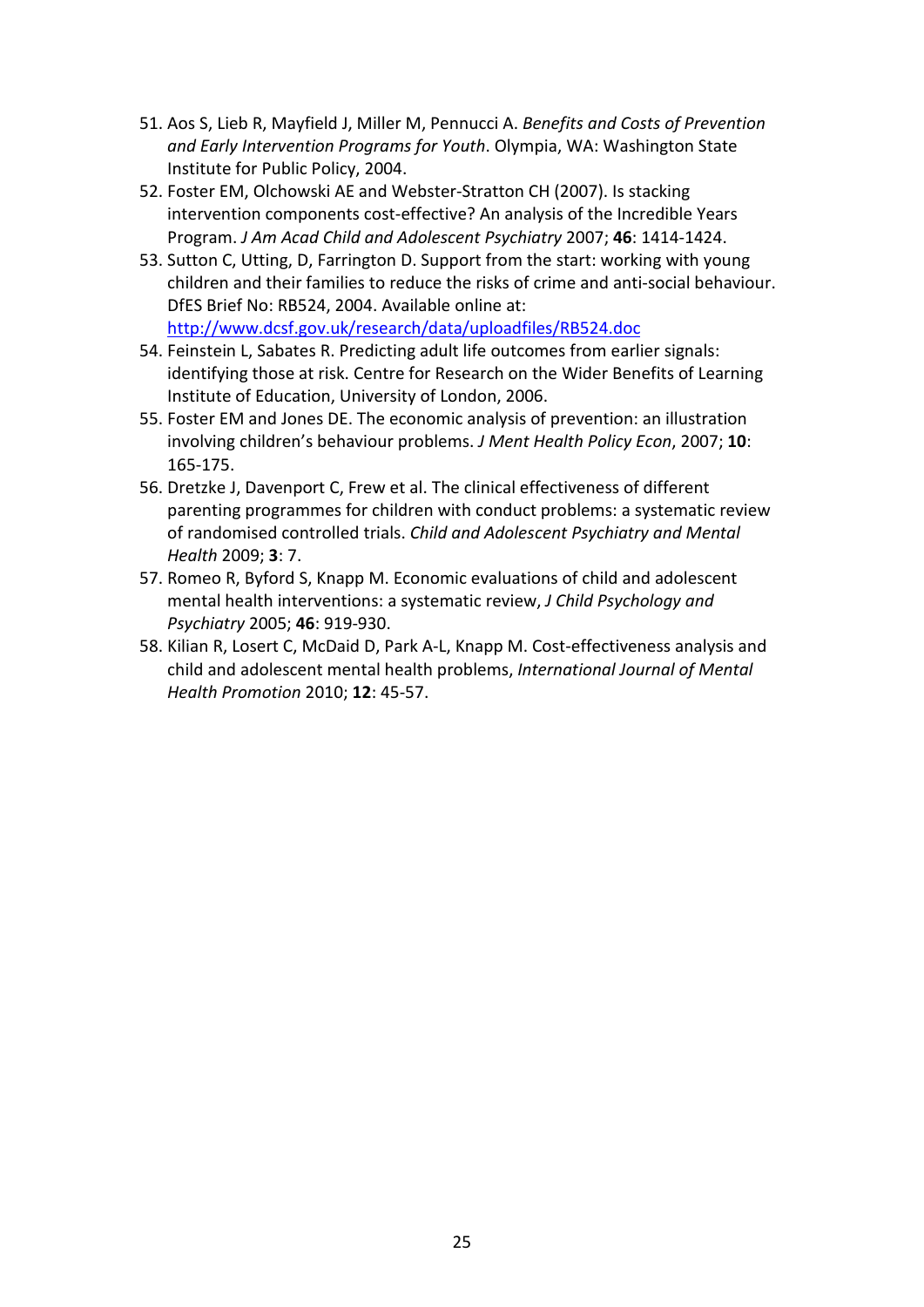| Table 1: Labour market status at age 30: descriptive statistics |  |
|-----------------------------------------------------------------|--|
|-----------------------------------------------------------------|--|

|                                  |             | <b>MALES</b> |             | <b>FEMALES</b> |
|----------------------------------|-------------|--------------|-------------|----------------|
| Economically active (%)          | $N = 5,430$ |              | $N = 5,752$ |                |
|                                  |             | 92.0         |             | 76.0           |
| Occupational status (%)          | $N = 4,830$ |              | $N = 4.240$ |                |
| Professional                     |             | 8.0          |             | 4.4            |
| Managerial/technical<br>2.       |             | 34.3         |             | 35.7           |
| Skilled<br>3.                    |             | 45.0         |             | 46.4           |
| Semi-skilled<br>4.               |             | 10.7         |             | 11.4           |
| 5.<br>Unskilled                  |             | 2.1          |             | 2.1            |
| Weekly earnings: £, gross (Mean; | $N = 4.466$ |              | $N = 3,856$ |                |
| Std. Dev.)                       |             | 537;1,753    |             | 351;1,161      |
| Weekly earnings: £, gross        |             |              |             |                |
| (Median; IQR)                    |             | 375; 276-520 |             | 253; 143-375   |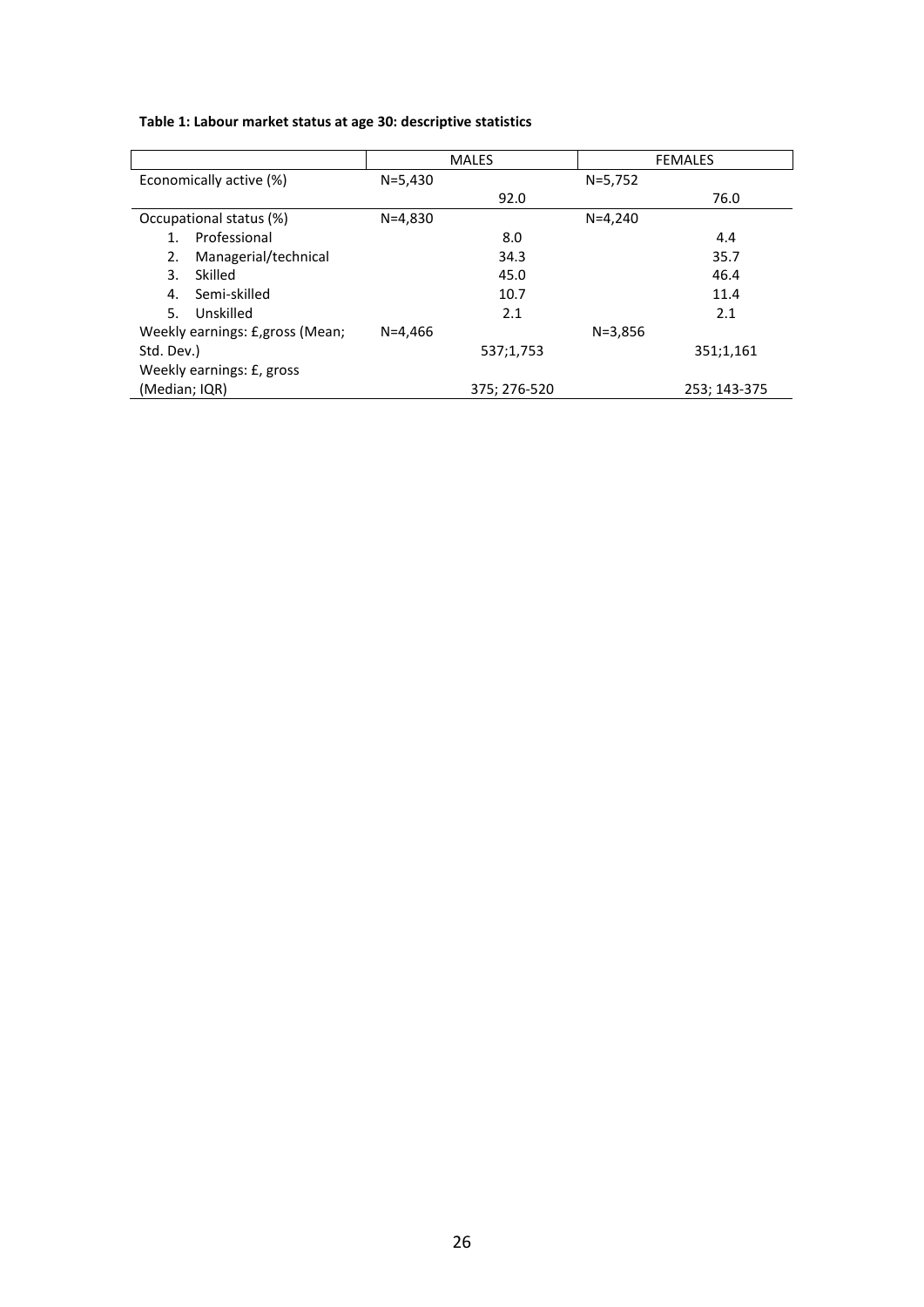#### **Table 2: Explanatory variables: descriptive statistics**

|                                                                       | <b>Males</b> |          |                           | <b>Females</b> |          |                           |
|-----------------------------------------------------------------------|--------------|----------|---------------------------|----------------|----------|---------------------------|
|                                                                       | Mean         | Std. Dev | $\boldsymbol{\mathsf{N}}$ | Mean           | Std. Dev | $\boldsymbol{\mathsf{N}}$ |
| Antisocial conduct (PCA standardised score: teacher ratings)          | 0.009        | 1.006    | 2987                      | $-0.105$       | 0.913    | 3181                      |
| Attention deficit problems (PCA standardised score: teacher ratings)  | 0.107        | 1.027    | 2987                      | $-0.208$       | 0.917    | 3181                      |
| Anxiety (PCA standardised score: teacher ratings)                     | $-0.111$     | 0.997    | 2987                      | 0.114          | 0.967    | 3181                      |
| Poor coordination (PCA standardised score: teacher ratings)           | $-0.041$     | 1.020    | 2987                      | 0.062          | 0.943    | 3181                      |
| Antisocial conduct (PCA standardised score: maternal ratings)         | 0.059        | 1.021    | 4269                      | $-0.125$       | 0.849    | 4597                      |
| Restlessness-impulsiveness (PCA standardised score: maternal ratings) | 0.124        | 1.047    | 4269                      | $-0.172$       | 0.902    | 4597                      |
| Attention deficit problems (PCA standardised score: maternal ratings) | 0.080        | 1.052    | 4269                      | $-0.106$       | 0.899    | 4597                      |
| Emotional problems (PCA standardised score: maternal ratings)         | $-0.057$     | 0.987    | 4269                      | 0.009          | 0.965    | 4597                      |
| Poor coordination (PCA standardised score: maternal ratings)          | $-0.024$     | 0.980    | 4269                      | 0.037          | 0.995    | 4597                      |
| Cognitive attainment (BAS combined scores)                            | 76.415       | 13.933   | 3950                      | 75.199         | 13.404   | 4225                      |
| Locus of control (CARALOC score)                                      | 19.580       | 4.892    | 4002                      | 19.458         | 4.771    | 4301                      |
| Self esteem (LAWSEQ score)                                            | 15.996       | 4.208    | 4082                      | 14.829         | 4.513    | 4343                      |
| Health problems up to age 10 (=-no; 1=yes)                            | 0.290        | 0.451    | 4592                      | 0.250          | 0.432    | 4892                      |
| Mother has formal qualifications (0=no; 1=yes)                        | 0.480        | 0.500    | 4450                      | 0.467          | 0.499    | 4754                      |
| Father has formal qualifications (0=no; 1=yes)                        | 0.625        | 0.484    | 4341                      | 0.608          | 0.4883   | 4549                      |
| Hours of work: father                                                 | 45.301       | 12.557   | 4279                      | 45.030         | 12.452   | 4501                      |
| Hours of work: mother                                                 | 21.640       | 15.143   | 3527                      | 21.803         | 14.624   | 3726                      |
| Health problems from child's $5^{th}$ birthday: mother (0=no; 1=yes)  | 0.128        | 0.334    | 4664                      | 0.134          | 0.341    | 4966                      |
| Health problems from child's $5^{th}$ birthday: father (0=no; 1=yes)  | 0.117        | 0.322    | 4664                      | 0.126          | 0.331    | 4966                      |
| Family income (scale 1-7)                                             | 4.072        | 1.257    | 4360                      | 4.052          | 1.262    | 4629                      |
| Taken into care (0=no; 1=yes)                                         | 0.016        | 0.126    | 4673                      | 0.017          | 0.129    | 4968                      |
| Lived with same parents (0=no; $1 = yes$ )                            | 0.884        | 0.320    | 4702                      | 0.867          | 0.339    | 5008                      |
| Number of children living in household                                | 2.526        | 1.028    | 4694                      | 2.526          | 1.065    | 5011                      |
| Attended independent sector primary school (0=no; 1=yes)              | 0.030        | 0.159    | 4382                      | 0.020          | 0.153    | 4640                      |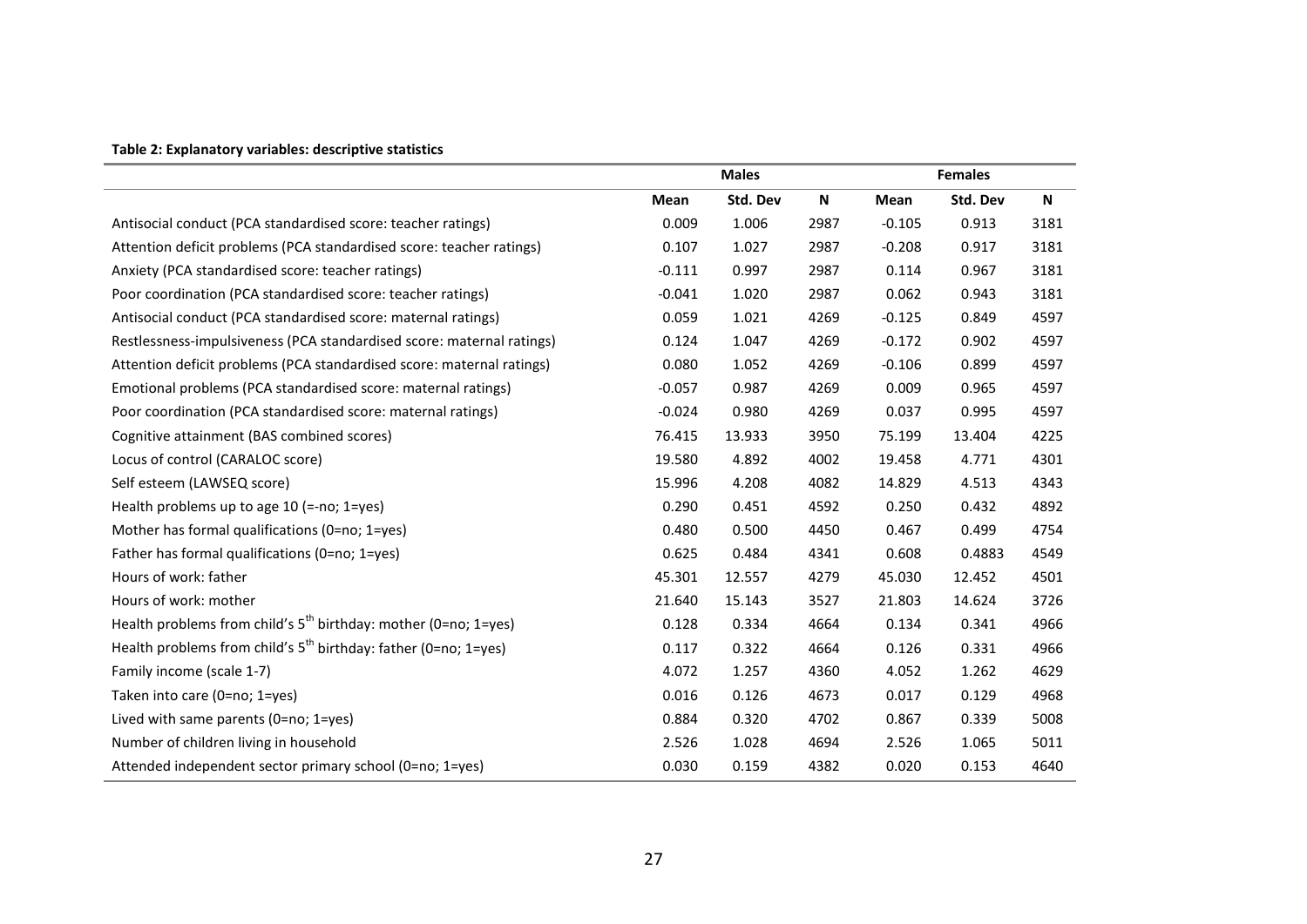| Staff-pupil ratio at school                                       | 20.443 | 9.260 | 4181 | 20.816 | 9.333 | 4432 |
|-------------------------------------------------------------------|--------|-------|------|--------|-------|------|
| Residence in relatively disadvantaged neighbourhood (0=no; 1=yes) | 0.299  | 0.458 | 4671 | 0.315  | 0.464 | 4985 |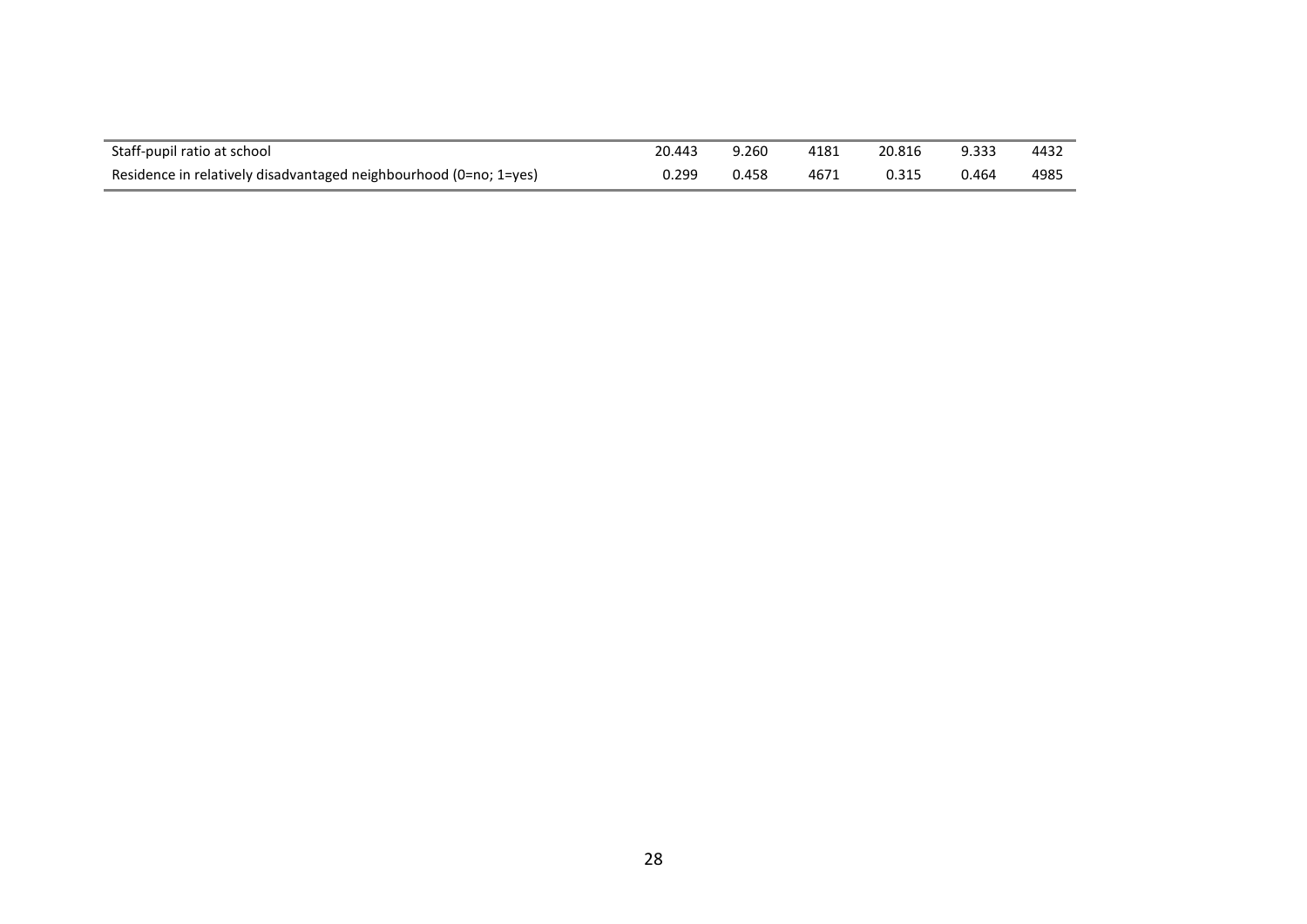**Table 3: Probit analyses of economical activity at age 30**

|                                           | <b>MALES</b> |         | <b>FEMALES</b> |         |
|-------------------------------------------|--------------|---------|----------------|---------|
|                                           | β            | z       | β              | z       |
| Antisocial conduct                        | $-0.089**$   | $-2.68$ | $-0.031$       | $-1.00$ |
| Attention deficit problems                | $-0.118***$  | $-3.33$ | $-0.111***$    | $-3.10$ |
| Anxiety                                   | $-0.021$     | $-0.71$ | $-0.039$       | $-1.18$ |
| Coordination problems                     | $-0.018$     | $-0.52$ | $-0.020$       | $-0.66$ |
| Health problems: mother                   | $-0.077$     | $-1.00$ | 0.010          | 0.17    |
| Health problems: father                   | $-0.049$     | $-0.50$ | $-0.012$       | $-0.19$ |
| Formal qualifications: mother             | 0.003        | 0.05    | $0.080*$       | 1.72    |
| Formal qualifications: father             | 0.123        | 1.32    | 0.017          | 0.39    |
| Family income                             | $0.071***$   | 2.79    | $0.053***$     | 2.71    |
| Number of children in household           | $-0.042*$    | $-1.65$ | $-0.101***$    | $-5.13$ |
| Working hours: mother                     | 0.000        | 0.04    | 0.000          | $-0.25$ |
| Working hours: father                     | 0.002        | 1.08    | $-0.001$       | $-0.69$ |
| Lived in disadvantaged neighbourhood      | $-0.241***$  | $-3.42$ | $-0.126**$     | $-2.55$ |
| Independent school                        | $-0.271$     | $-1.36$ | $-0.176$       | $-1.21$ |
| Staff-pupil ratio at school               | $0.006*$     | 1.92    | $0.006**$      | 2.23    |
| Health problems up to age 10              | $-0.190**$   | $-2.73$ | 0.029          | 0.59    |
| Locus of control (CARALOC score)          | 0.010        | 1.41    | $0.013**$      | 2.51    |
| Self esteem (LAWSEQ score)                | $-0.004$     | $-0.61$ | $-0.002$       | $-0.39$ |
| Cognitive attainment (BAS combined score) | $0.007**$    | 2.39    | $0.009***$     | 3.63    |
| Taken into care                           | $-0.397**$   | $-2.13$ | $-0.133$       | $-0.91$ |
| Same parents since birth                  | $0.134*$     | 1.70    | $0.144**$      | 2.26    |
| N                                         | 5429         |         | 5751           |         |

*Notes*

1. \*\*\*significant at 1% level, \*\*significant at 5% level, \*significant at 10% level.

2. Robust standard errors used to calculate z-values (males and females).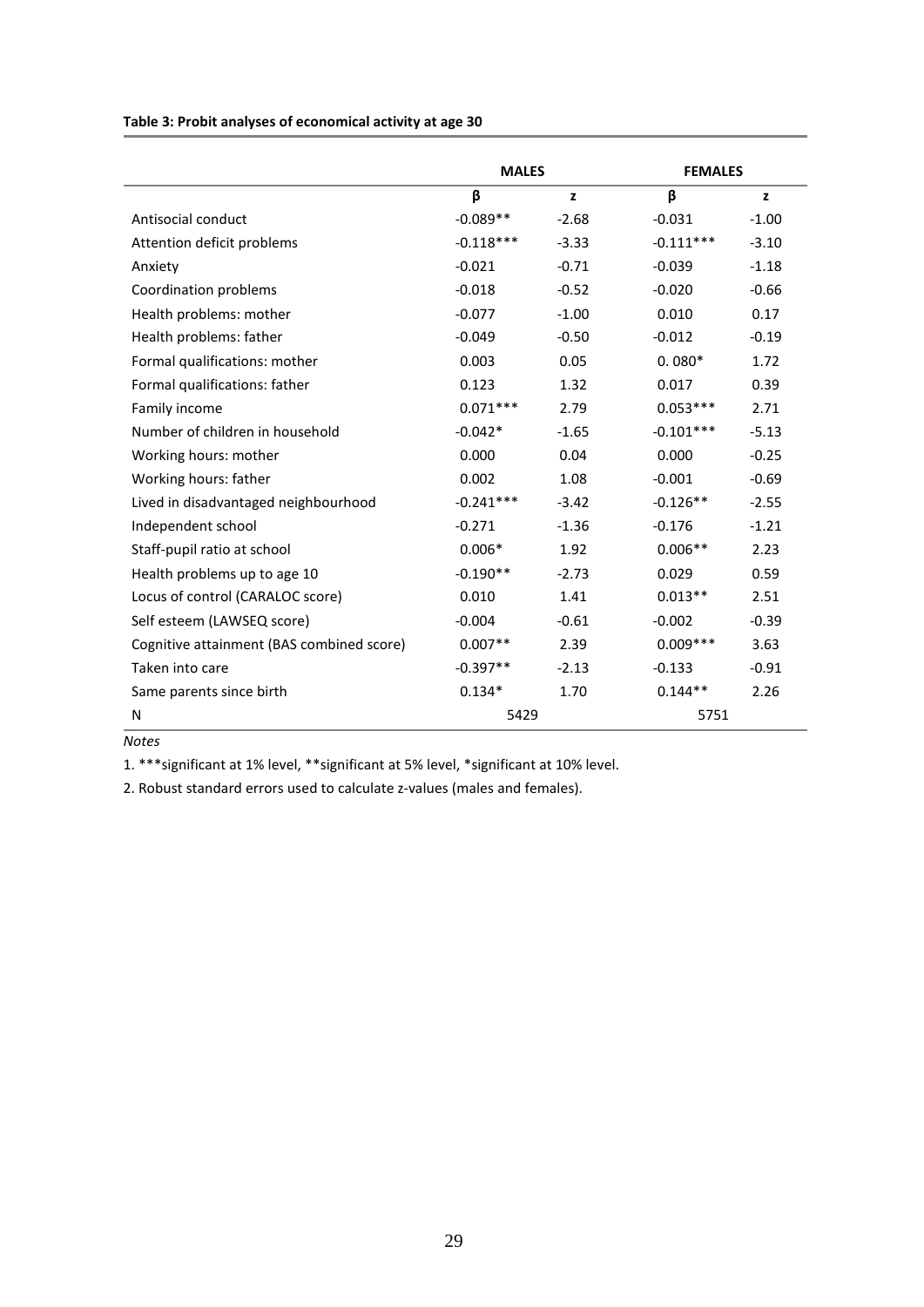**Table 4: Ordered probit analyses of occupational status at age 30**

|                                           | <b>MALES</b> |          | <b>FEMALES</b> |         |
|-------------------------------------------|--------------|----------|----------------|---------|
|                                           | β            | z        | β              | z       |
| Antisocial conduct                        | 0.041        | 1.52     | 0.007          | 0.25    |
| Attention deficit problems                | $0.126***$   | 5.15     | $0.134***$     | 5.72    |
| Anxiety                                   | 0.115        | 0.47     | 0.007          | 0.24    |
| Coordination problems                     | 0.006        | 0.29     | $-0.012$       | $-0.59$ |
| Health problems: mother                   | 0.035        | 0.72     | $-0.035$       | $-0.66$ |
| Health problems: father                   | 0.066        | 1.12     | $-0.083$       | 1.52    |
| Formal qualifications: mother             | $-0.139***$  | $-3.40$  | $-0.182***$    | $-4.01$ |
| Formal qualifications: father             | $-0.141$     | $-3.29$  | $-0.073$       | $-1.64$ |
| Family income                             | $-0.093$     | 5.83     | $-0.091**$     | $-5.62$ |
| Number of children in household           | 0.003        | 0.18     | 0.032          | 1.60    |
| Working hours: mother                     | 0.000        | 0.21     | 0.000          | 0.72    |
| Working hours: father                     | 0.001        | 0.42     | 0.001          | 0.56    |
| Lived in disadvantaged neighbourhood      | $0.160***$   | 3.58     | 0.151          | 3.16    |
| Independent school                        | $-0.246**$   | $-2.12$  | 0.142          | 1.48    |
| Staff-pupil ratio at school               | 0.000        | 0.18     | $-0.001$       | $-0.46$ |
| Health problems up to age 10              | $-0.001$     | $-0.02$  | $-0.001$       | $-0.04$ |
| Locus of control (CARALOC score)          | $-0.015***$  | $-3.03$  | $-0.024**$     | $-4.96$ |
| Self esteem (LAWSEQ score)                | 0.006        | 1.80     | $-0.001$       | $-0.23$ |
| Cognitive attainment (BAS combined score) | $-0.018***$  | $-11.87$ | $-0.017**$     | $-8.39$ |
| Taken into care                           | $-0.0160$    | 1.11     | 0.071          | 0.43    |
| Same parents since birth                  | 0.056        | 1.01     | $-0.049$       | $-0.83$ |
| N                                         | 4830         |          | 4240           |         |

*Notes*

1. \*\*\*significant at 1% level, \*\*significant at 5% level, \*significant at 10% level.

2. Robust standard errors reported.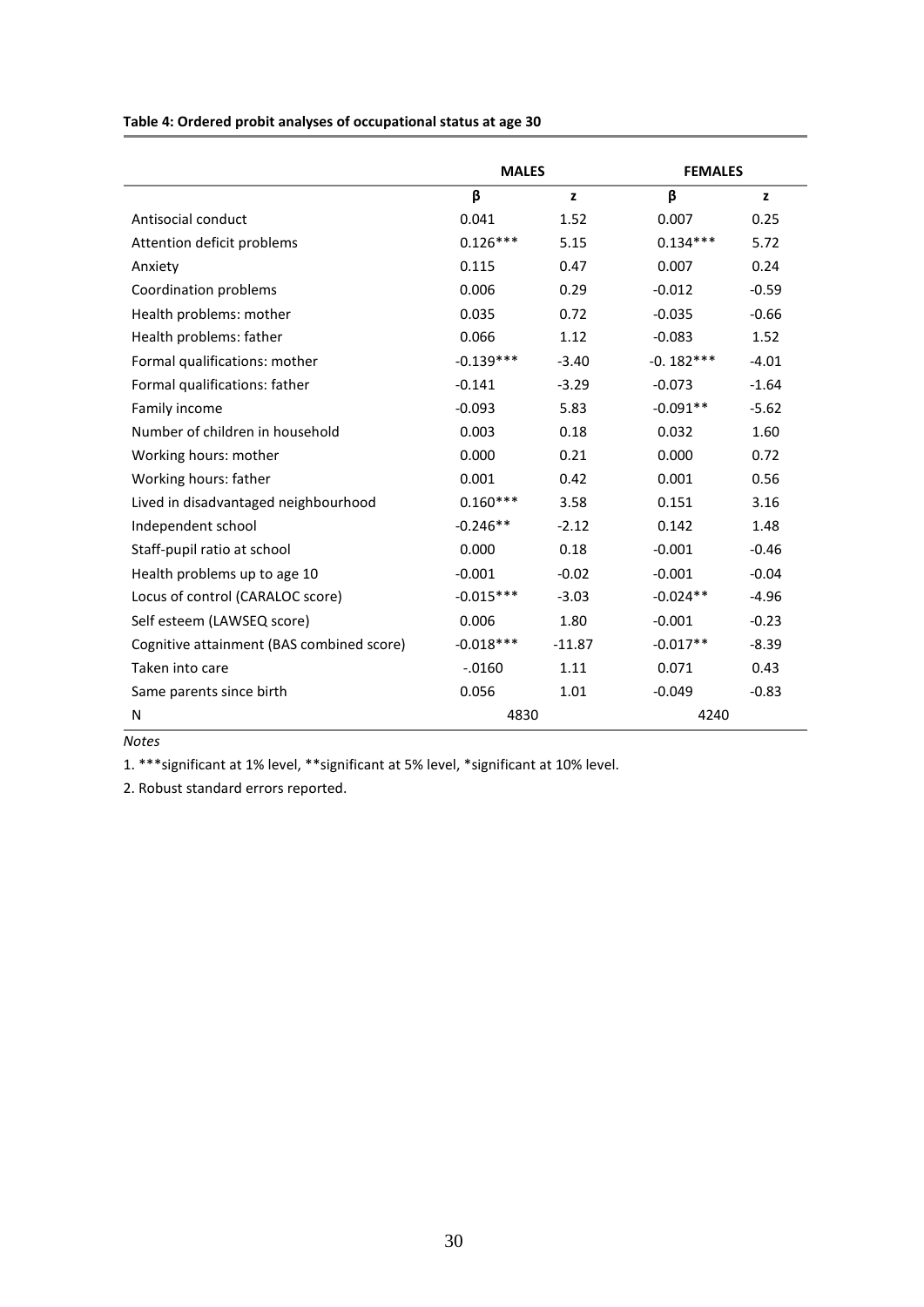**Table 5: OLS regression analyses of log of weekly earnings at age 30**

|                                           | <b>MALES</b> |         | <b>FEMALES</b> |         |
|-------------------------------------------|--------------|---------|----------------|---------|
|                                           | β            | t-ratio | β              | t-ratio |
| Antisocial conduct                        | $0.046***$   | 3.53    | 0.022          | 0.96    |
| Attention deficit problems                | $-0.035**$   | $-2.53$ | $-0.087***$    | $-3.80$ |
| Anxiety                                   | $-0.027*$    | $-1.78$ | $-0.376$       | $-1.45$ |
| Coordination problems                     | $-0.023$     | $-1.28$ | $-0.005$       | $-0.30$ |
| Health problems: mother                   | $-0.016$     | $-0.45$ | 0.036          | 0.79    |
| Health problems: father                   | $-0.051$     | $-1.39$ | 0.015          | 0.32    |
| Formal qualifications: mother             | $0.088***$   | 3.34    | 0.052          | 1.40    |
| Formal qualifications: father             | 0.028        | 0.99    | 0.000          | 0.02    |
| Family income                             | $0.046**$    | 4.27    | $0.077***$     | 5.76    |
| Number of children in household           | $-0.002$     | $-0.21$ | $-0.018$       | $-1.12$ |
| Working hours: mother                     | $-0.001$     | $-1.19$ | $-0.001$       | $-1.08$ |
| Working hours: father                     | 0.000        | 0.51    | $-0.001$       | $-0.92$ |
| Lived in disadvantaged neighbourhood      | $-0.055$     | $-1.92$ | $-0.115***$    | $-2.99$ |
| Independent school                        | 0.142        | 1.48    | 0.126          | 1.19    |
| Staff-pupil ratio at school               | $-0.000$     | $-0.46$ | $-0.004$       | $-1.68$ |
| Health problems up to age 10              | $-0.001$     | $-0.04$ | 0.029          | 0.75    |
| Locus of control (CARALOC score)          | $0.008***$   | 2.68    | 0.008          | 1.83    |
| Self esteem (LAWSEQ score)                | $0.006*$     | 1.80    | $0.009**$      | 2.46    |
| Cognitive attainment (BAS combined score) | $0.003***$   | 3.37    | 0.009          | 6.11    |
| Taken into care                           | $-0.297***$  | $-2.62$ | 0.059          | 0.44    |
| Same parents since birth                  | $-0.008$     | $-0.21$ | 0.045          | 0.97    |
| Constant                                  | $5.224***$   | 47.12   | $4.164***$     | 24.04   |
| N                                         | 4466         |         | 3855           |         |

*Notes*

1. \*\*\*significant at 1% level, \*\*significant at 5% level, \*significant at 10% level.

2. Robust standard errors reported.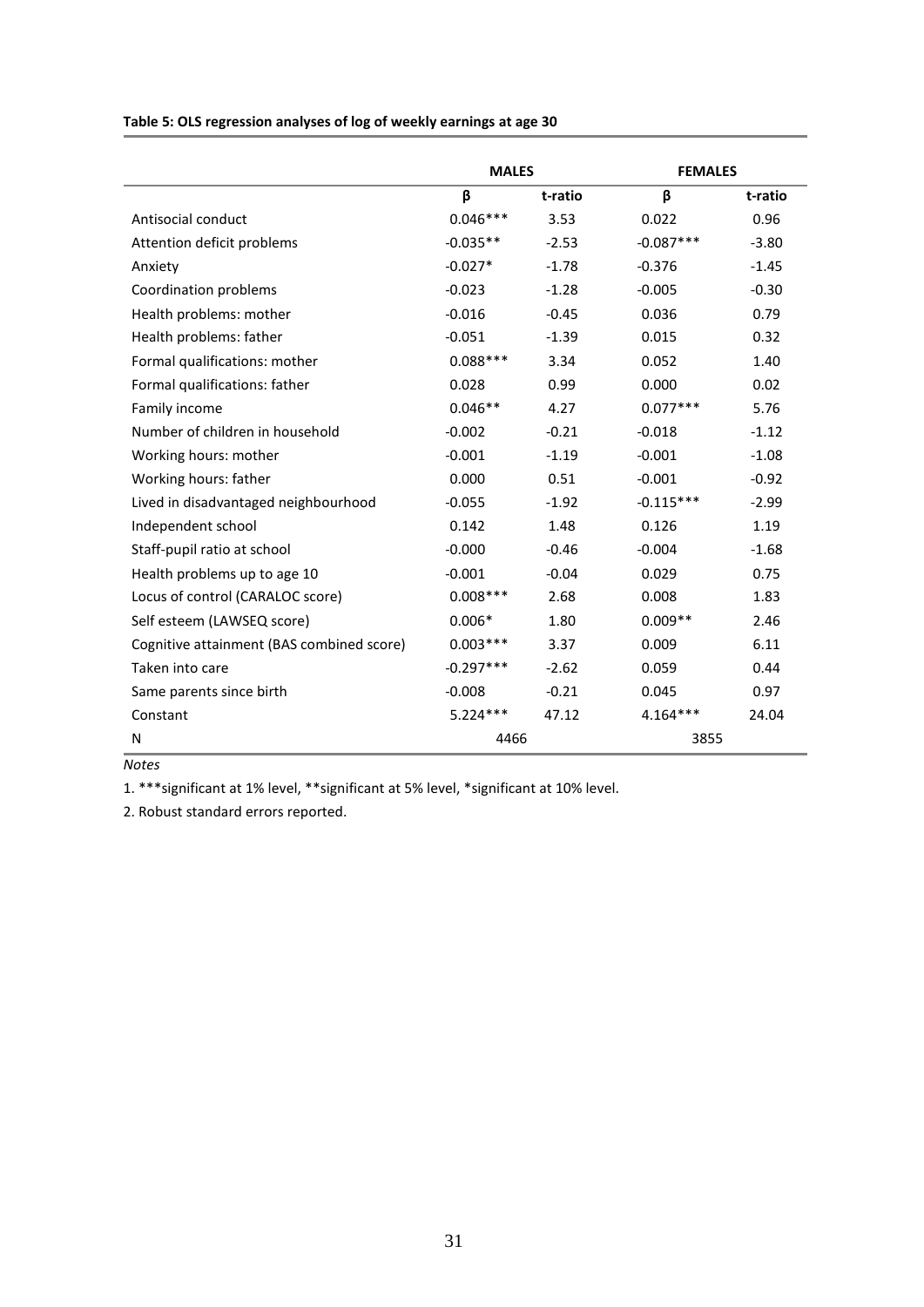|              |                                 | Males (n=5,449)                 |                                 |                                 | Females (n=5,774)               |                                 |  |
|--------------|---------------------------------|---------------------------------|---------------------------------|---------------------------------|---------------------------------|---------------------------------|--|
| Factor       | <b>Predicted</b>                | <b>Predicted</b>                | <b>Predicted</b>                | <b>Predicted</b>                | <b>Predicted</b>                | <b>Predicted</b>                |  |
|              | earnings at<br>$25^{\text{th}}$ | earnings at<br>90 <sup>th</sup> | earnings at<br>$95^{\text{th}}$ | earnings at<br>25 <sup>th</sup> | earnings at<br>$90^{\text{th}}$ | earnings at<br>$95^{\text{th}}$ |  |
|              | percentile<br>(95% CI)          | percentile<br>(95% CI)          | percentile<br>(95% CI)          | percentile<br>(95% CI)          | percentile<br>(95% CI)          | percentile<br>(95% CI)          |  |
|              |                                 |                                 |                                 |                                 |                                 |                                 |  |
| Antisocial   |                                 |                                 |                                 |                                 |                                 |                                 |  |
| conduct      | £499 (460 –<br>538)             | £524 (477 –<br>572)             | £530 $(479 -$<br>582)           | £279 $(250 -$<br>308)           | £293 (261 –<br>325)             | £296 $(261 -$<br>331)           |  |
| Attention    |                                 |                                 |                                 |                                 |                                 |                                 |  |
| deficit      | £499 $(460 -$                   | £463 (424 –                     | £455 (414 –                     |                                 | £279 (250 - £217 (193 -         | £208 $(183 -$                   |  |
| problems     | 538)                            | 501)                            | 496)                            | 308)                            | 242)                            | 232)                            |  |
| Anxiety      | £499 (460 –                     | £474 (435 –                     | £469 (429 –                     |                                 | £279 (250 - £251 (223 -         | £245 $(217 -$                   |  |
|              | 538)                            | 513)                            | 509)                            | 308)                            | 278)                            | 273)                            |  |
| Coordination |                                 |                                 |                                 |                                 |                                 |                                 |  |
| problems     | £499 (460 –                     | £476 (435 –                     | £470 (428 –                     | £279 (250 –                     | £264 (234 –                     | £261 $(229 -$                   |  |
|              | 538)                            | 518)                            | 511)                            | 308)                            | 295)                            | 293)                            |  |

**Table 6: Expected weekly earnings based on 2-part models of labour market participation and income**

#### Notes

1. For each estimate, the remaining behavioural factors are set at the 25<sup>th</sup> percentile of their distribution.